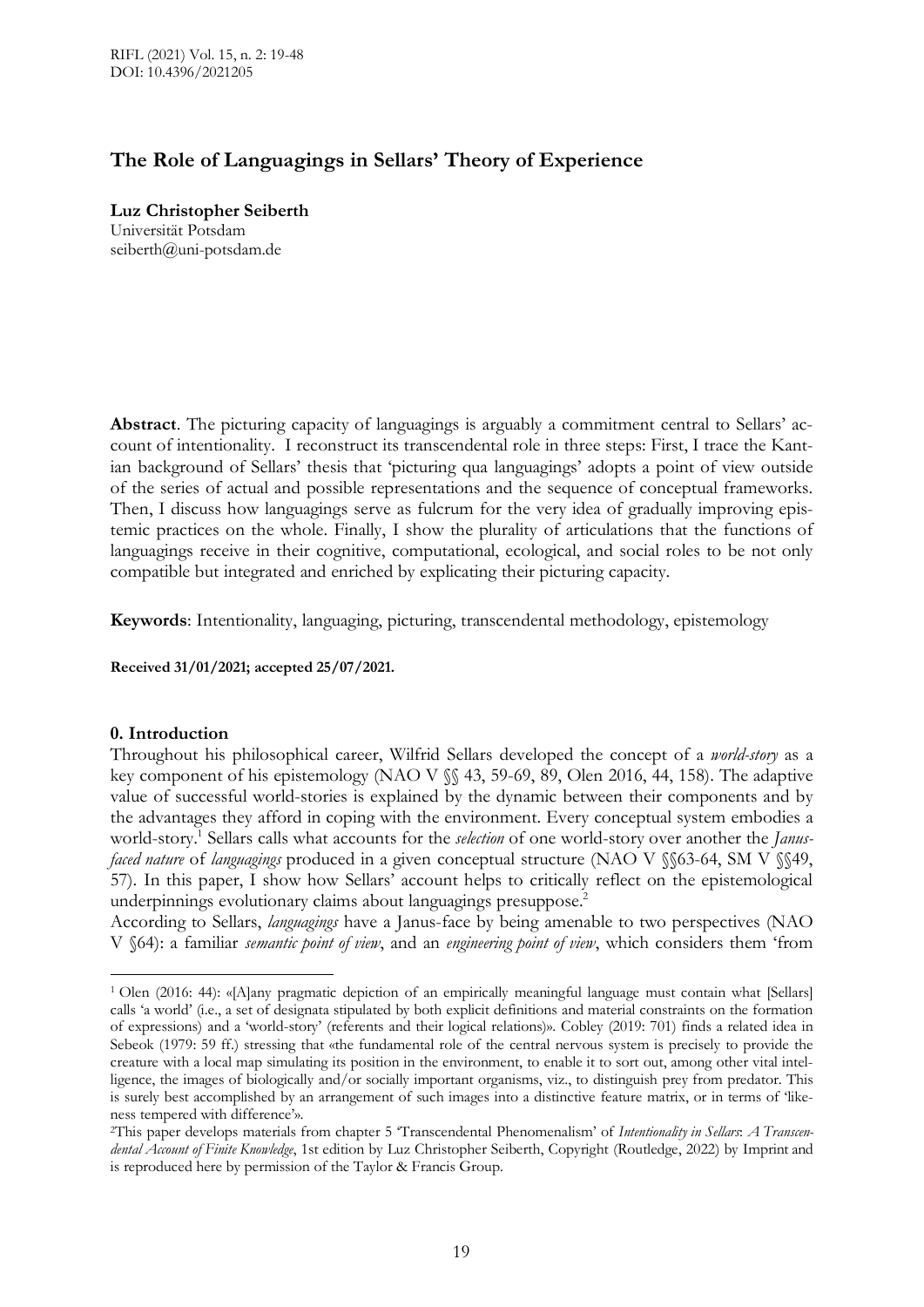the outside', as complex matter of factual natural-linguistic objects. The *semantic* dimension of languagings, particularly their capacity to be characterised in functional, evolutionary terms, has been attractive to naturalistic approaches in the philosophy of language and biology, in the cognitive sciences and predictive processes frameworks as well as in the pragmatist tradition. While many scholars have discussed picturing (Millikan 2005, 2012; Rosenberg 2007; Gladziejewski 2017; Huebner 2018), and a few have correctly recognised that picturing is not a semantic concept (Seibt 1990, 2003, 2018; Price 2013; Sachs 2019), they have not focused on the importance of the fact that picturing is a transcendental concept. This involves abstracting from the content side of languagings, considering them as natural-linguistic objects. The thesis of picturing is that these natural linguistic objects stand in a matter-of-factual, or *isomorphic,* relation to objects in their vicinity.

Assessing the capacity of languagings to form complex *matter of factual* pictures of the objects they are evoked by has been the single most contested aspect of Sellars scholarship over the last forty years (deVries 2012a, 2016, 2019; Sicha 2014; Haag 2016; O'Shea 2015; Seiberth 2022). Accounting for the *picturing capacity of languagings* involves articulating commitments central to Sellars' account of scientific progress and his transcendental account of intentionality.<sup>3</sup>

I proceed as follows: (1) After introducing the framework and context of Sellars' stance on languagings, (2) I briefly reconstruct the Kantian background to Sellars' thesis that languagings are causally isomorphic to the objects they are evoked by. And I explore in how far this allows adopting a point of view outside of the series of actual and possible representations and the sequence of conceptual frameworks. (3) To that end I explore the nature of the concomitant idea of immanence by giving it a Kantian (3.1) and a Sellarsian (3.2) reading. In light of this, (4) I show how languagings serve as fulcrum for the very idea of gradually improving epistemic practices on the whole, i.e. of their evolution. Finally, in section (5), I defend the claim that the plurality of articulations that the functions of languagings receives in their cognitive, computational, ecological, bio-linguistic, and social roles are not only compatible but integrated and enriched by explicating their capacity to *picture* the 'objects' of their environments.

## **1. The Sellarsian stance on languagings**

Sellars is a philosopher of metaphysics, mind, language and perception alike. His substantial concerns in introducing the concept of languagings in his work can be seen as serving a purpose in what is probably best described as his *metaphysics of intentionality.* This sets his invocation of 'languagings' apart from linguistic, cognitive evolutionary, developmental and biosemiotic approaches. To be sure, this does not mean Sellars would not also address issues raised in these fields. In fact, Sellars' account of a 'picturing capacity' of languagings should come to these disciplines as a welcome vindication of their special status. <sup>4</sup> However, there's quite a lot to be said about the arcane and elusive nature of the concept of languagings and the special status attributed to them.

nature».

 $\overline{a}$ <sup>3</sup> O'Shea's (2007: 158) captures the status of 'picturing' with regard to its presuppositional role as follows: «Sellars' account of picturing and of empirical truth as correspondence represented a searching if sketchy attempt to argue that the normative aspects of meaning, reference, and truth are not reducible to, yet presuppose for their possibility, various specific underlying causal patterns and representational mappings […]. It is the latter mappings which systematically relate cognitive and linguistic systems to the world which they thereby succeed in being *about* – even though *aboutness* itself is not a further mysterious relation to the world. Investigation of these modes of cognitive representation has since become the cooperative business not only of philosophers of mind, epistemologists, and philosophers of language, but of linguists, cognitive psychologists, and neuroscientists as well. Central to Sellars' philosophical quest was the attempt to envision the overall conceptual space in which those sorts of detailed epistemological and scientific investigations might be seen to make sense». I take my position to diverge from deVries' 2012b reconstruction of the epistemological optimism inherent in Sellars' scientific realism (Cf. sections 4-5 below). <sup>4</sup> Favareau & Kull (2015: 23-24) for instance maintain that at its basis semiosis «requires the participation of a more fundamental sign process», a view Kravchenko (in this issue) shares when claiming that «signs have a biological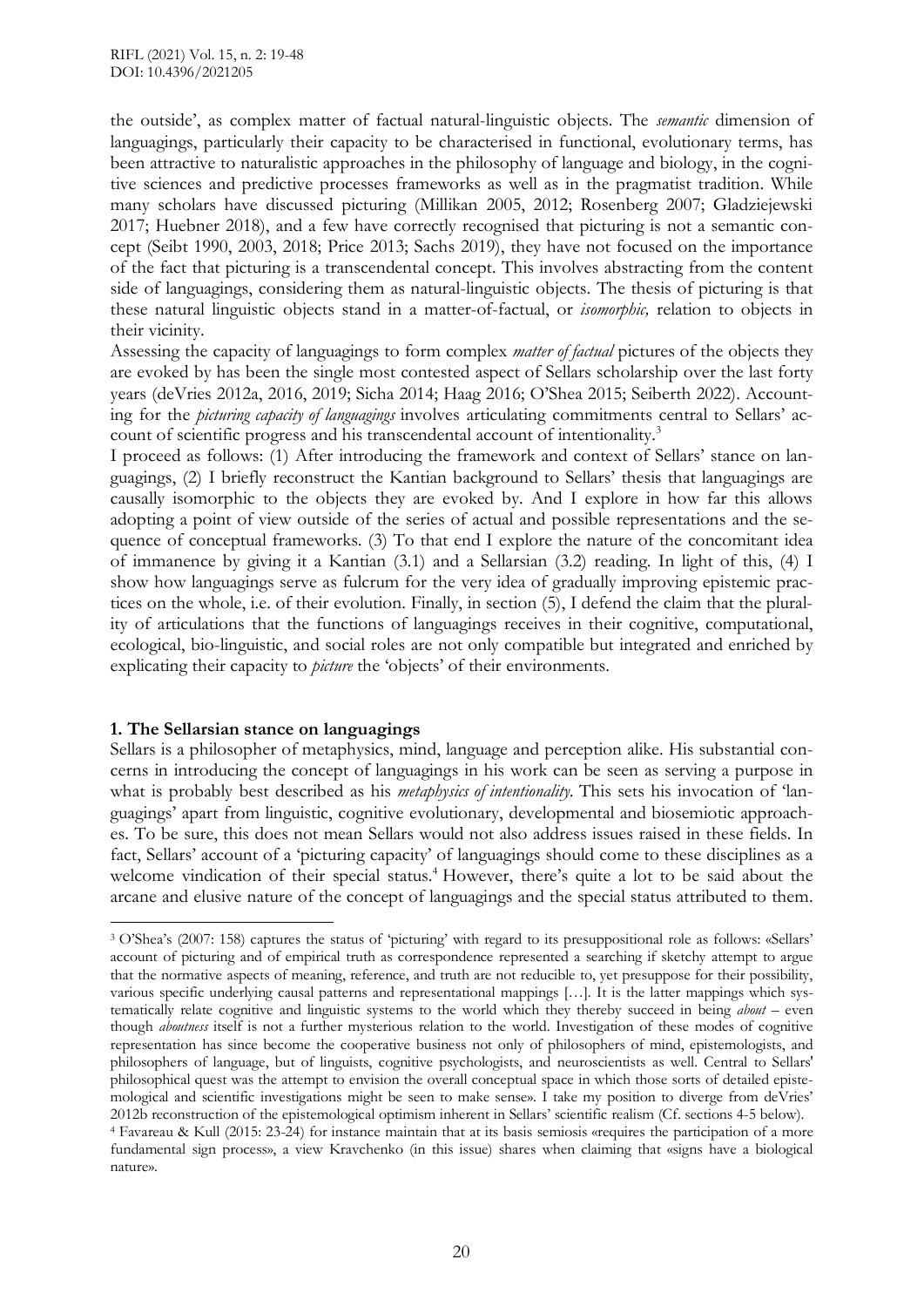The following remarks are intended to bring core features of the Sellarsian stance on languagings into purview.

#### *Languagings in overt and covert forms*

The scope of Sellars' views of how thinking, judging, perceiving and speaking belong together is cashed out in the thesis that acts of adult human intuiting (e.g., perceiving an object to be red) as well as judgments (to the effect *that* something is the case) are sub-species of languagings (cf. LTC; akin to the variety Cowley 2019 surveys). Sellars argues, our explanatory access to thoughts and our attempts at understanding thinking and perceiving rests on analogically construing them as covert forms of overt episodes of speech. Naturally, one would object, thinking and perceiving are quite different.

Which is to say, thinking on one understanding clearly is unlike overt utterances. But then thinking (whether overt or covert) is also unlike perceiving (whether overt or covert). In both cases the wider genus is that of 'conceptual thinkings', which has two species, (1) 'outer' (overt 'thinking-out-loud') or 'inner', both of which come in three main varieties: (2) as perceivings, inferrings, or intendings (perceiving-out-loud, willing-out-loud, etc.). A third distinction (3) concerns the 'perceptual taking-to-be F' ('this-blue-book'), as opposed to a judgment ('this-blue-book is by Sellars'). The 'taking' and the full judging in this case are both thinkings, which can be overt or covert. Sellars maintains that when it comes to the order of how we explain thought, we start by considering linguistic episodes and construe thoughts and judgments as counterparts of overt acts of speaking (cf. EPM, CSCA 1961 April 3, §5-7, BBK §§35, 54-58).<sup>5</sup>

So languagings come in three flavours. (1) As explicit statements, or overt utterances, (2) as covert acts of intuiting or perceiving, acts understood as proto-judgements, and then (3) as covert, fully fledged acts of judgements, or judgings that occur as tokenings in the language of the mind. If the concept of 'languaging' is broadly enough construed, it ranges across the dimensions of judging and perceiving, albeit in a covert manner, and across the dimension of locution, in overt acts of speaking.

## *The import of the standpoint of transcendental reflexion*

 $\overline{a}$ 

Now it is one thing to formally distinguish acts of judging, perceiving, and speaking. It is another to reflect on their respective capacity to refer to objects and components of the environment. What is distinctive of Sellars' perspective on the referential dimension of languagingsis that he rejects an epistemological direct realism (EPM, SM I and II). <sup>6</sup> Expressed as negative thesis, Sellars holds that neither our perceptual faculties alone, nor our current use of reason and theorybuilding in scientific practices discloses reality to us as it is *in itself*. Instead, Sellars holds that our perceptions are directly about external reality, and to the degree that a given conceptual scheme is 'adequate', it represents reality 'as it is in itself'. Our common sense framework categorially misrepresents reality in various ways (regarding sensible qualities in particular – which leads Sellars to endorse 'Kant's phenomenalism' for the domain of 'appearances'), but when we get things right,

<sup>5</sup> Seen this way, Sellars' complex conception of a 'thought' is larger than usually construed. With the nominalistic leanings in view that back his process ontological commitments developed in FMPP III, a thought realised as a subprocess of the central nervous system has a causal beginning and a causal end. Such that sometimes a thought ends at the tip of our tongue, sometimes in an overt statement. Cf. CSCA 1962 March 11, Ad 15 ff.

<sup>6</sup> One way of cashing out this view is to see it as a 'critical direct realism', of a representationalist variety. The 'direct' comes from the intentional/conceptual content: my perception is directly about this chair (thanks to its constitutent concept), not about any 'intermediary' that falls short of that. But while many people don't think one can be a representationalist and a direct realist, one can read Kant as an empirical direct realist about perception of physical objects in space. And functionalists about conceptual representation can be direct (intentional) realists, too. (Thanks to Jim O'Shea for helpful conversations and comments on this issue).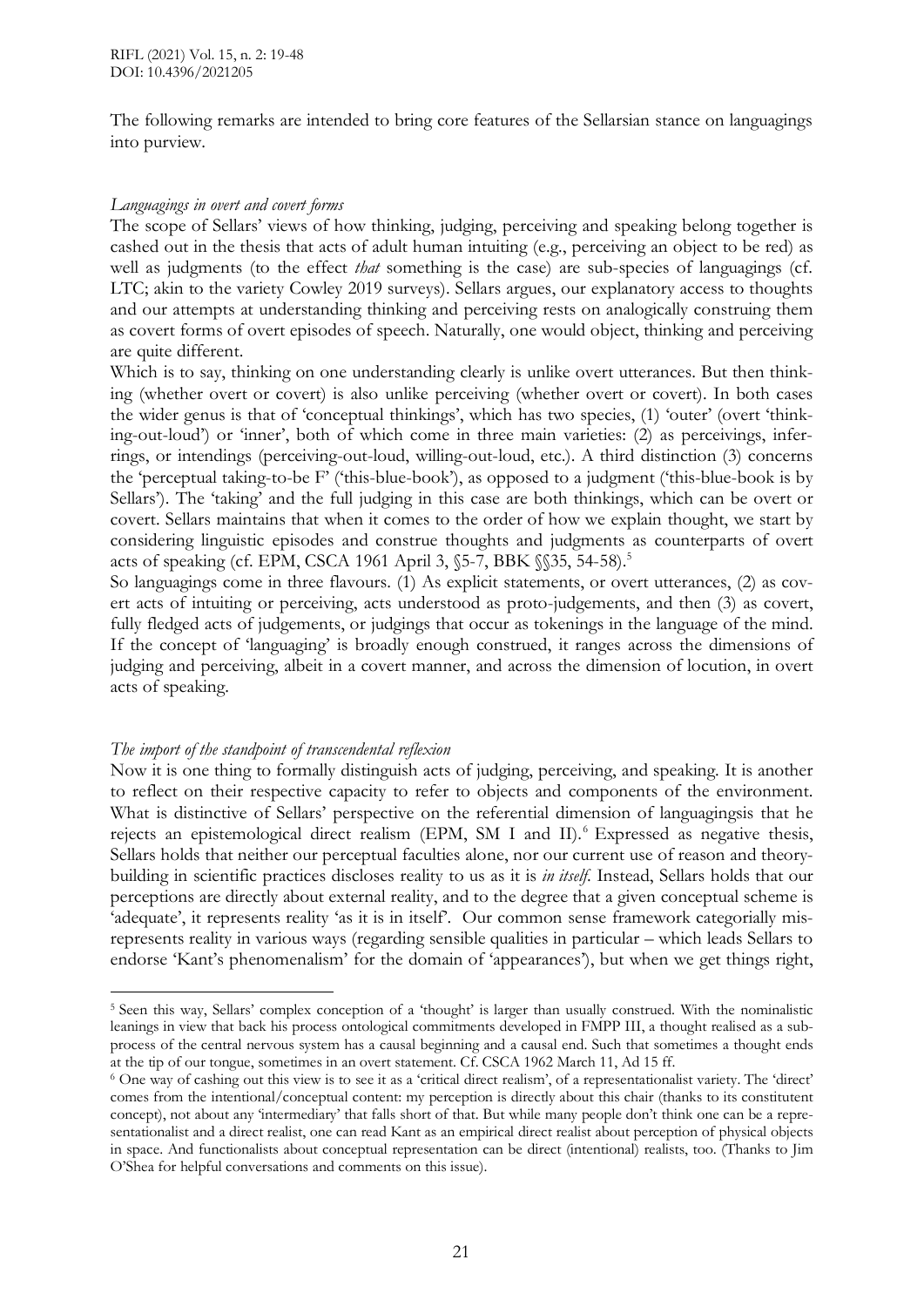we represent reality 'in itself'. The problematic addressed in the negative thesis concerns the fundamental epistemological situation we are in as humans, scientists and theoreticians. When Sellars in the mid 1960s aligns himself with a Kantian outlook, he seems to endorse a view on which everything in space and time as Kant-Newton saw them is, critically viewed, nothing over and above appearances.

## *Two problems: Metaphysical Agnosticism and the Non-Relationality of Intentionality*

Siding with Kant in this characterisation of our fundamental epistemological situation comes with two problems. The *first* problematic is best expressed as an agnosticism about the knowability of the real, or *things in themselves*. Stated as a thesis it holds: Since we are always only to do with our own representations of how things are, we never get to grasp things as they are independently of us. A direct realism is naïve where it seeks to afford us ontological cash by holding we could ever step outside the realm of *how* we represent things to ourselves, while disregarding the fact that actually such a conception entails holding that one can look at both relata of an epistemological situation, an object and our judgment of it. Here Sellars invests a lot of work to revive the Kantian insight that to perceive objects *as* objects is to always already have qualified the components of one's epistemic states. The entitlement to the claim, however, that the content of a perceptual episode has a being that is epistemologically accessible to us and metaphysically speaking exists independently of us, is what is under discussion (KTE §43). Sellars' critical perspective then, Kantian in nature, methodologically reflects on the epistemological presuppositions that condition our metaphysical entitlement to take referential relations to yield objective knowledge about matters of fact.

This leads Sellars to a form of epistemological and critical metaphysical humility. The awkward situation is this, speaking from the standpoint of a presuppositional analysis adopted by a method of transcendental reflexion: We cannot ever leave the realm of represented contents. Construing the situation this way, sidesteps the pitfall of assuming that 'looking', or 'appearing' is to be analysed in relational terms (cf. BBK §§45-48, EPM). The act of taking myself to successfully refer to a thing out there in the world (e.g., in calling it a rabbit), on this modest construal is nothing over and above an act in which I relate two contents. Contents, that is, which I happen to represent to myself in a suitable manner. A perceptual content and a judgment content. (The structural similarity alluded to here does not entail lumping the intentionality of thought and the pseudointentionality of sense-impressions together, as Sellars is anxious to stress, cf. PHM VI, in SPR, p.93, and n2). But then the content perceived *as* independently of me is in fact a dependent content. Since it is already shaped by the language I speak, the forms of judgement I bring to bear on it and the forms of intuition I place it in, the very idea of its independence is threatened.

The *second* problematic can then be introduced as a consequence of this first line of thought, since it makes sense to ask how one is to understand the relevant notion of 'aboutness' inherent in the idea of acts of judging, perceiving and speaking in referring to their intentional objects. Sellars is known for proposing a non-relational view of intentionality (Haag 2007b; McDowell 2009: 44- 65; Macbeth 2010: 204 ff.; deVries 2005: 36-30, 2019: 239-246). It is prominent in his analysis of metalinguistic statements, especially meaning-statements. With regard to Sellars' explanatory method in his philosophy of language and abstract entities (AE, MFC, GE, NS), it makes sense to read him as starting with a metalinguistic analysis of aboutness, and as addressing the question of where to find a place for relationality only by and by — which is to underline that Sellars does not reject the very idea of a relational conception of intentionality entirely, far from it. In fact, the demonstrative components in gestures, demonstrative expressions and statements serve just that end. But with regard to the order of explanation, the non-relational view of the intentionality of semantic and mental contents leads him to propose an account of meaning as functional classification (cf. MFC, NI and SM III). So Sellars considered stance on the reference and aboutness of acts of judging, perceiving and speaking takes the shape of a metalinguistic account of meaning-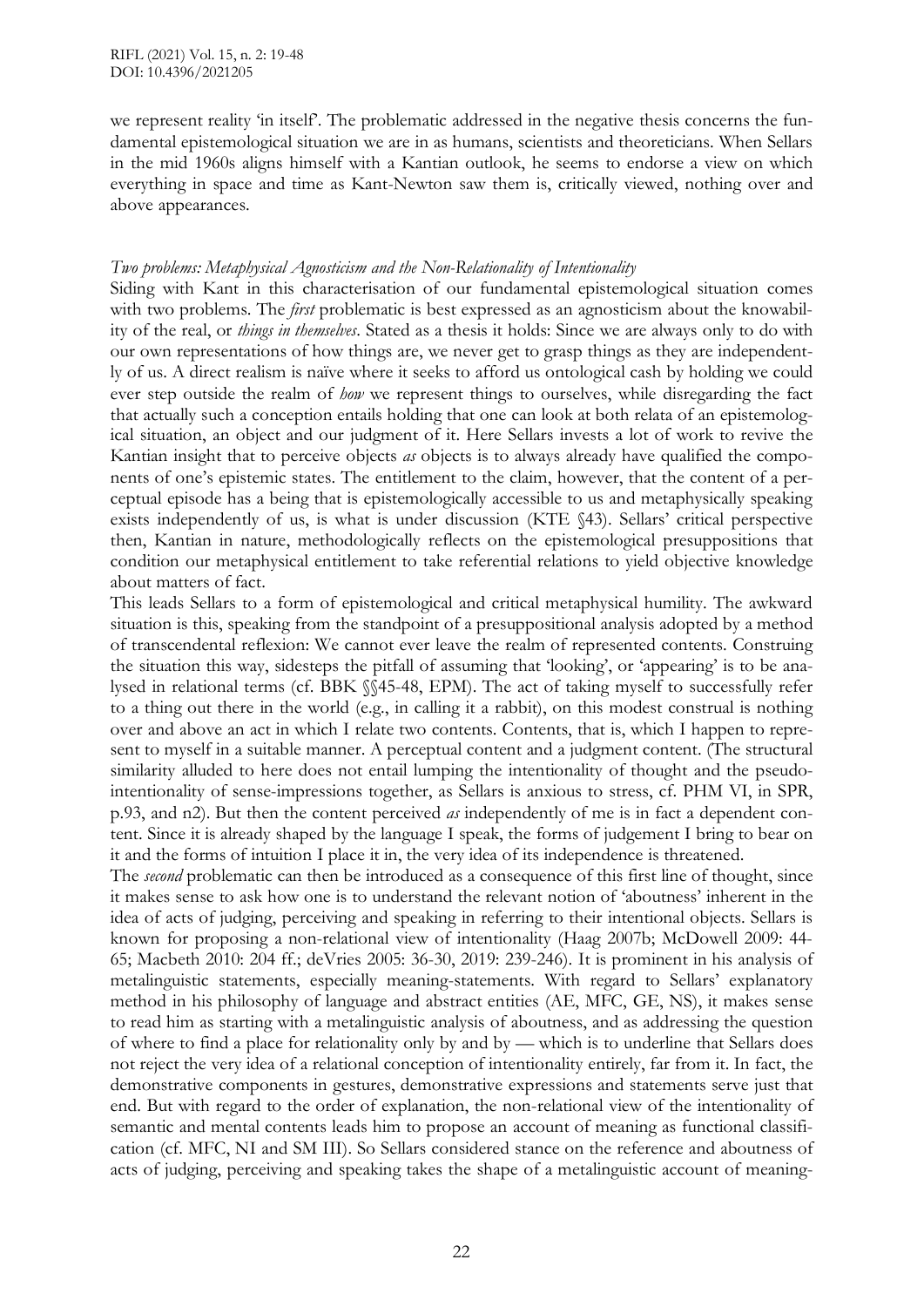statements. On this view, meaning statements are *non-relational* in that their real job is to classify (and group) components of statements according to their (e.g., semantic or pragmatic) functions. A metalinguistic statement such as 'Apfel' means *apple*, while usually read in a relational fashion, does not relate word and object (BBK §§45-49, NI). Instead, it has the function to characterise and thereby classify item A as playing a similar role to item B, while really having the job of implicitly highlighting functional roles ranging across languages, here German and English (cf. SM III, NAO IV).

#### *Axes of Aboutness and the role of Demonstratives*

But if the 'aboutness' inherent in the very idea of 'meaning something' is to be analysed in a classificatory manner, because meaning statements only connect the functional roles of represented contents, the non-relationality implied by this frame of analysis threatens to keep us epistemic agents enclosed horizontally in the domain of representations or appearances only. The very idea of moving only horizontally is, of course, a metaphor, invoked here to express the core commitment of the non-relationality thesis about intentionality. <sup>7</sup> To mean something, on this view, is to have content, to signify a representation. This means moving *horizontally* from one content to the next, for as long as we have no independent grounds for taking our 'meaning' to refer us outside, *vertically*, to extra- or non-linguistic objects.

Where we metalinguistically use 'meaning talk' we don't refer to objects, we implicitly refer to functions. So much so that the problematic deriving from this metalinguistic, functional analysis of 'aboutness' necessitates asking: Where in Sellars' non-relational view of aboutness is there space for a relational conception of intentional reference? A first answer, perhaps unsurprisingly, is this: As a presupposition the very idea of relationality lies in the demonstrative components of judgments, perceptual acts, statements and gestures — in short, in *covert* and *overt* languagings produced when confronting the world (NAO V §§36-37).

And while demonstratives thereby serve the epistemological function of providing for a tie between a content and the referential target of an expression, hence, its intentional object, it is also clear that at this point this object and its status is nothing over and above a theoretical explanandum. For conceptual content not to spin in the void, it needs to be constrained by that which it purports to be about. To assume that content simply reveals itself to us means falling prey to the Myth of the Given in one of its many guises (cf. EPM, FMPP I, O'Shea 2021). When Sellars characterises his own position as a Kantian phenomenalism, he therefore makes a framework statement that rejects a naïve direct realism that innocuously assumes the framework of physical objects to lend us ontological insight into the nature of things outside of our representations of them. 8

As I want to argue, this line of thought has to be expanded to also encompass and qualify Sellars' elaborate defense of scientific realism. For no matter how successful the scientific enterprise with its postulational methods and introduction of theoretical entities might be, what Sellars does not put forward is a simple substitution thesis:

Indeed, there are sound methodological reasons for not teaching ourselves to respond to perceptual situations in terms of constructs in the language of theoretical physics. For while this could, in principle, be done, the scientific quest is not yet over. (PHM 97)

<sup>7</sup> The metaphor of horizontal versus vertical ways of looking at representations appears e.g. in Rorty (1961: 219), is taken up Price (2013: 46, 106 and 188), and a working concept also in Macbeth (2010). Importantly, Sellars cashes out verticality not in terms of reference, but, in part, through language-entry and language-exit transitions.

<sup>8</sup> Cf. «To say that there are no such things as the physical objects of the perceptible world is, of course, to make a point *about* the framework of physical objects, not *in* it» (PHM 97).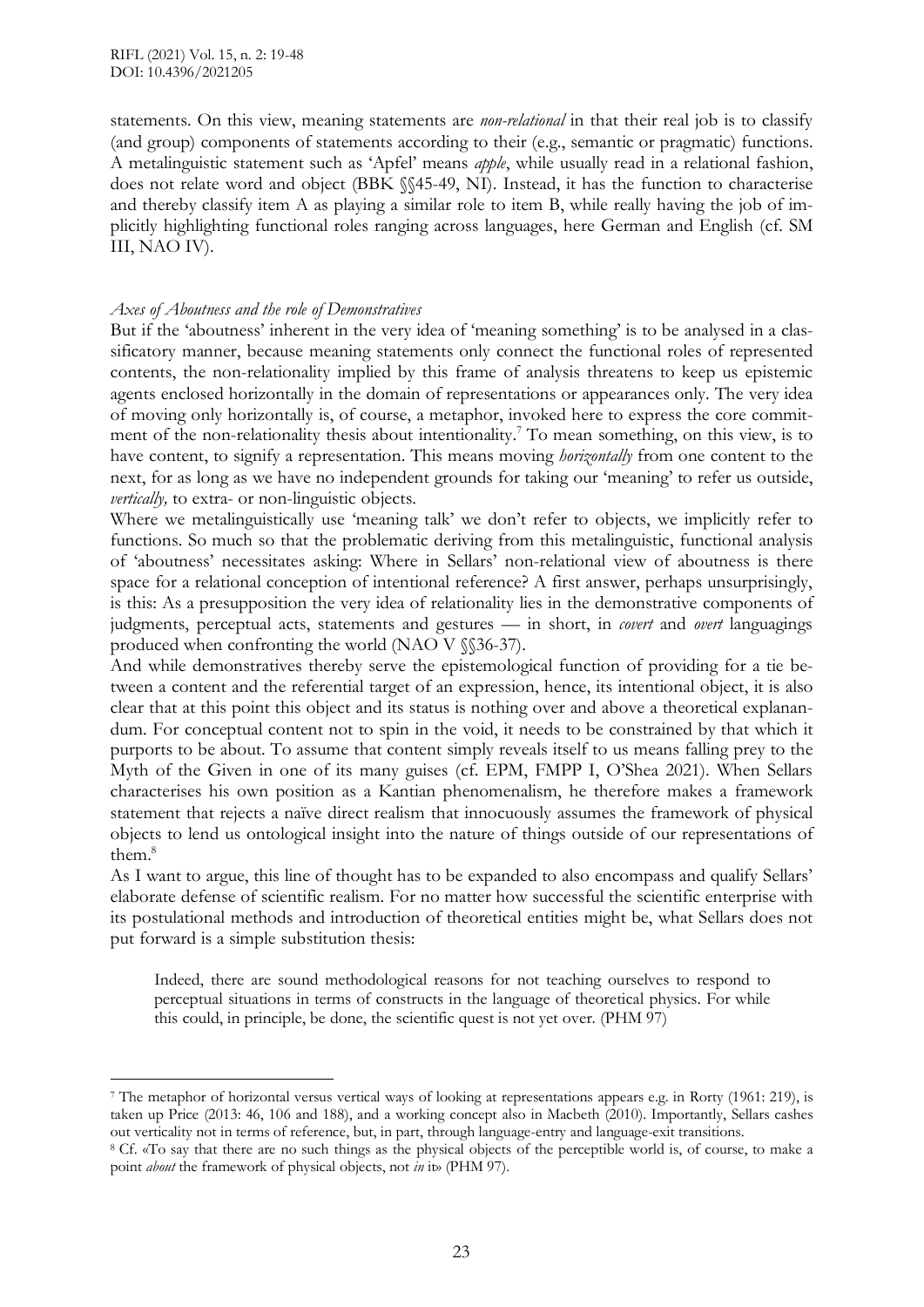Sellars' Scientific realism then does not come in the form of an epistemological theory according to which the success and instruments of the scientific image of man ushers in an epistemological direct realism that would disclose the world of *things* as they are *in themselves* to us (SM V §§91-92). To capture this negative thesis, I suggest calling it a *transcendental phenomenalism*. 9

Bringing out this feature and clarifying the systematic vantage point from which it is introduced, requires exercising some of the philosophical background Sellars speaks from. And similarly, it requires articulating the resulting philosophical stance towards being impinged by, perceiving and conceptualising nature and its objects. This is a position about our epistemological relation to the objects we encounter in the conceptual structure we live by. It is not a thesis about the nature of these objects.<sup>10</sup> It is a thesis about the transcendental ideality of the objects of common sense, and as such is designed to be compatible with the method of a transcendental reflexion (NAO V §66). This entails that the negative results about what these objects are *not* can be supplemented by a positive account of how else we can conceive of them (cf. SM V §102).

#### *Language in the Order of Being*

Sellars takes the conception of 'picturing' from Wittgenstein's *Tractatus logico-philosophicus* (1921), however, not without altering it in important regards by fusing it with Tolman's (1948) notion of 'cognitive maps' (SM ix, V §§8, 26, 56, 61; deVries 2019; Koons & Sachs *forthc.*). Where Wittgenstein defended a theory of representation in terms of a 'picture theory of the proposition', Sellars rejects its central claim: that it is facts that picture facts.<sup>11</sup> According to Sellars, it is objects that picture objects (NAO V §92).<sup>12</sup> More precisely, 'picturing' is a feature of basic matter-of-factual statements, when considered as tokens of utterances or inscriptions. The definitive claim is that such statements can themselves be viewed as 'natural-linguistic-objects' which on the basis of a complex method of projection have a picturing capacity, or, more tacitly put, as standing in a special relation to the objects by which they are brought about.<sup>13</sup>

So Sellars' transcendental reflexion is essential to his account of the intentionality of epistemic agents as well as of the languagings they engage in. The following interpretation is a reconstruction of three arguments supporting the claim that Sellars is committed to a transcendental phenomenalism with an underlying realism.

## **2. The argument from double nature**

 $\overline{a}$ 

<sup>9</sup> My disagreement with Haag (2007a) concerns the label he chooses, not its interpretive substance. On my reading, to call Sellars a *transcendental realist* is misleading. I prefer the label 'phenomenalism' as it highlights that for Sellars our epistemological situation never changes in the sense that we will come to perceive *things* as they are *in themselves*. Rather, manifest objects retain their status as being transcendentally ideal. Although I agree that there is a further sense in which Sellars' transformation of the Kantian concept of passivity imports a commitment to a realist presupposition. Thus, the term 'realism', in my usage, is reserved to characterise a transcendentally motivated consequence of the reflexion on the status of the concept of an object of experience: we are passive with regard to its impingements. <sup>10</sup> Macbeth (2010: 204) nicely captures the constraints of this stance: «At the level of sense impressions we just do – mechanically, as it were – correctly picture how things really are. But such pictures are not true because sensing is not knowing, not an episode in the space of reasons. What is required for knowing is that we have concepts of such impressions (or concepts of whatever is the counterpart of such impressions in the final theory), and we can come to have such concepts, Sellars thinks, in virtue of our capacity to develop theories involving analogical concepts that will not only explain why ordinary perceptible objects obey the lawful generalities they do as far as they do, but also (because they are analogical) ground the idea that it is those very sense impressions that our talk is about».

<sup>&</sup>lt;sup>11</sup> Cf. «The fundamental job of singular first-level matter-of-factual statements is to picture, and hence the fundamental job of referring expressions is to be correlated as simple linguistic objects by matter-of-factual relations with single non-linguistic objects». (SM V §26)

<sup>12</sup> Cf. «The correlation between objects and their linguistic pictures must not be confused with the pseudo-relations standing for and denoting». (SM V §36)

<sup>13</sup> Cf. «What is the basic job of empirical statements? The answer is, in essence, that of the Tractatus, i.e., to compete for places in a picture of how things are, in accordance with a complex manner of projection. Just how such a manner of projection is to be described is a difficult topic in its own right». (NI §29)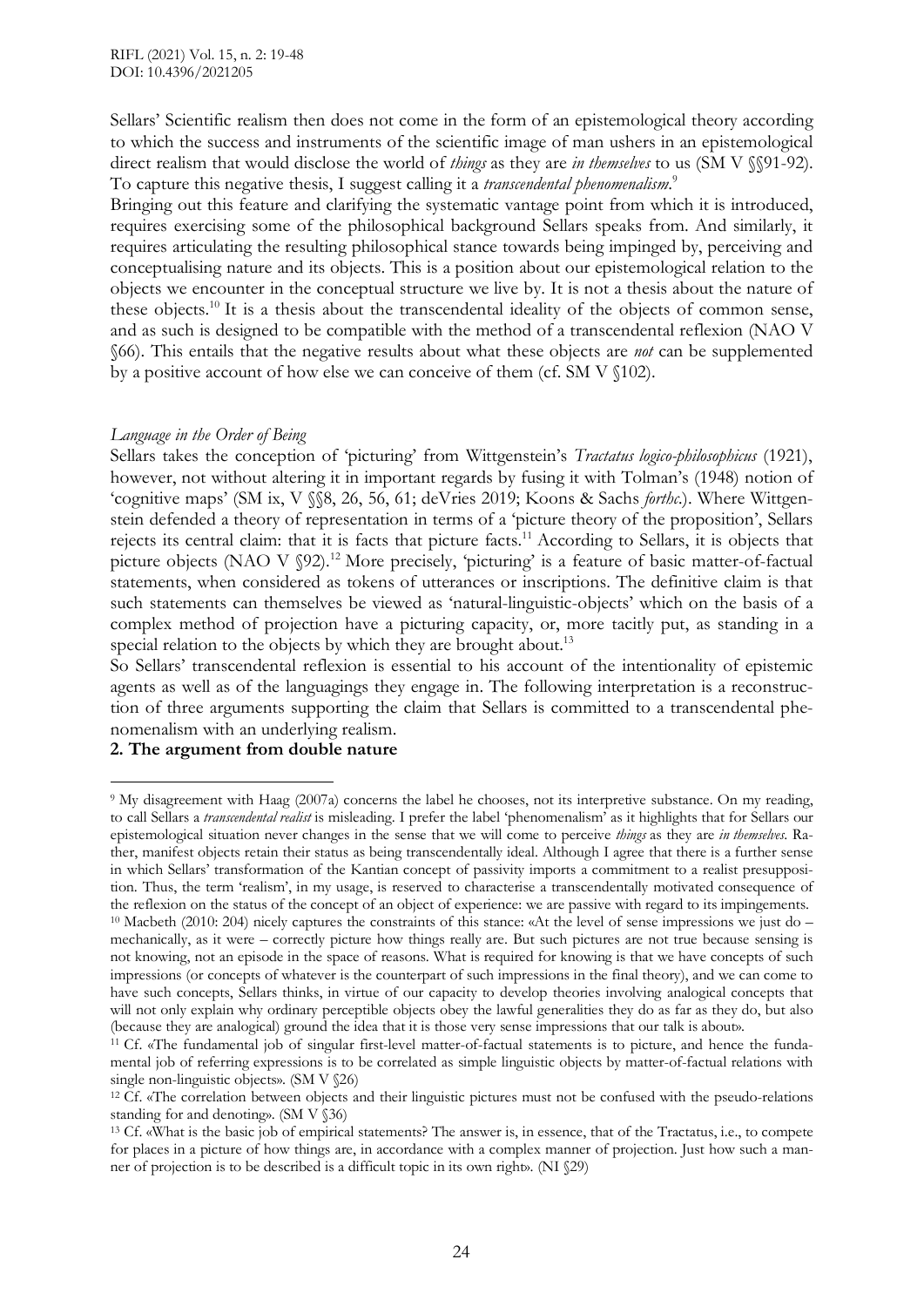The aim of the first argument reconstructed in this section is to establish that the nonrelationality view of meaning is compatible with an account of languagings that qualifies them in more than semantic, logical or formal regards. The core claim, that languagings have a double nature, a Janus-face, requires abstracting from their normative features and considering only their causal underside.

- (1) Acts of perceiving, construed as covert languagings, belong in the context of epistemic, semantic and behavioural norms (NAO V §§85, 114, SM V §§10, 56).
- (2) On account of epistemic, semantic and behavioural norms we individuate objects in the environment epistemically relevant to us (NAO V §69) and respond to them by producing languagings.
- (3) As principles are reflected in uniformities of responses, linguistic utterances are systematically produced in uniformities of responses to objects impinging on us (TC 216/NAO V  $$95$ ).
- (4) By being reflected in uniform performances, every languaging not only has a logical, semantic and syntactic form, but as an utterance, also an empirical form (NAO V §64).
- (5) The empirical form of objects allows them to be the causal ground of affections in us, and of our norm-governed linguistic responses (languagings) to them (NAO V  $\S 63$ ).
- (6) The empirical form of languagings stands in a determinate relation to the empirical form of those objects by which they are (transcendentally taken to be) evoked (NAO V §§59, 63-66).
- (7) The determinate relation is a second order isomorphism in accordance with the method of projection entailed in the norms of the language, not a first order 'similarity' (BBK §§41, 52, NAO V §105, SM V §§58-59).
- $\overline{\phantom{a}}$  , where  $\overline{\phantom{a}}$ (C) The double nature of languagings means they can be viewed semantically, and then they are about their contents (1-2). But when they are considered from an engineering standpoint (3-4), they are systematically isomorphic (5-6) to the objects by which they are brought about (7). The isomorphism is at once a result of linguistic activity and its transcendental precondition.

To get the right angle on how Sellars takes this isomorphism to support his version of phenomenalism, it is important to keep in mind that it is introduced as a theoretical notion on the basis of an abstraction: It is a matter of abstracting from the logical form, not a matter of reducing it to the empirical form. Sellars considers his non-relational account of intentionality to be central to the correct account of the place of consciousness in nature. However, as we have seen so far, the explication of the horizontal character of the functional classificatory activity has not given away anything about its place in nature. So how are we to understand this claim? And why does Sellars claim that non-relationality provides the decisive clue? To set the stage for the argument Sellars gives, we turn to a key passage in his essay on Kant's theory of experience (KTE 22-27) in which he elaborates his reading of what Kantian acts of judgment are and in what relations they stand to their contents. The passage prepares the ground for the argument that notwithstanding its non-relational character *conceptual activity* is part of nature:

The logical form of a stating is clearly not the empirical configuration of the sentence it illustrates, though having an appropriate empirical configuration is a necessary condition of the stating's having the logical form it does, in the language to which it belongs. (KTE 22)

A matter-of-factual statement, e.g. the sentence that this pyramid over there is red, has a logical form. Once the statement comes into view as a languaging that itself is an *object in nature*, this passage makes a claim about two relata in *the real* and about the special relationship between them. The relata come into view when we distinguish two ways of viewing judgements and statements in which they are expressed. The first relatum consists in the familiar thought that judgements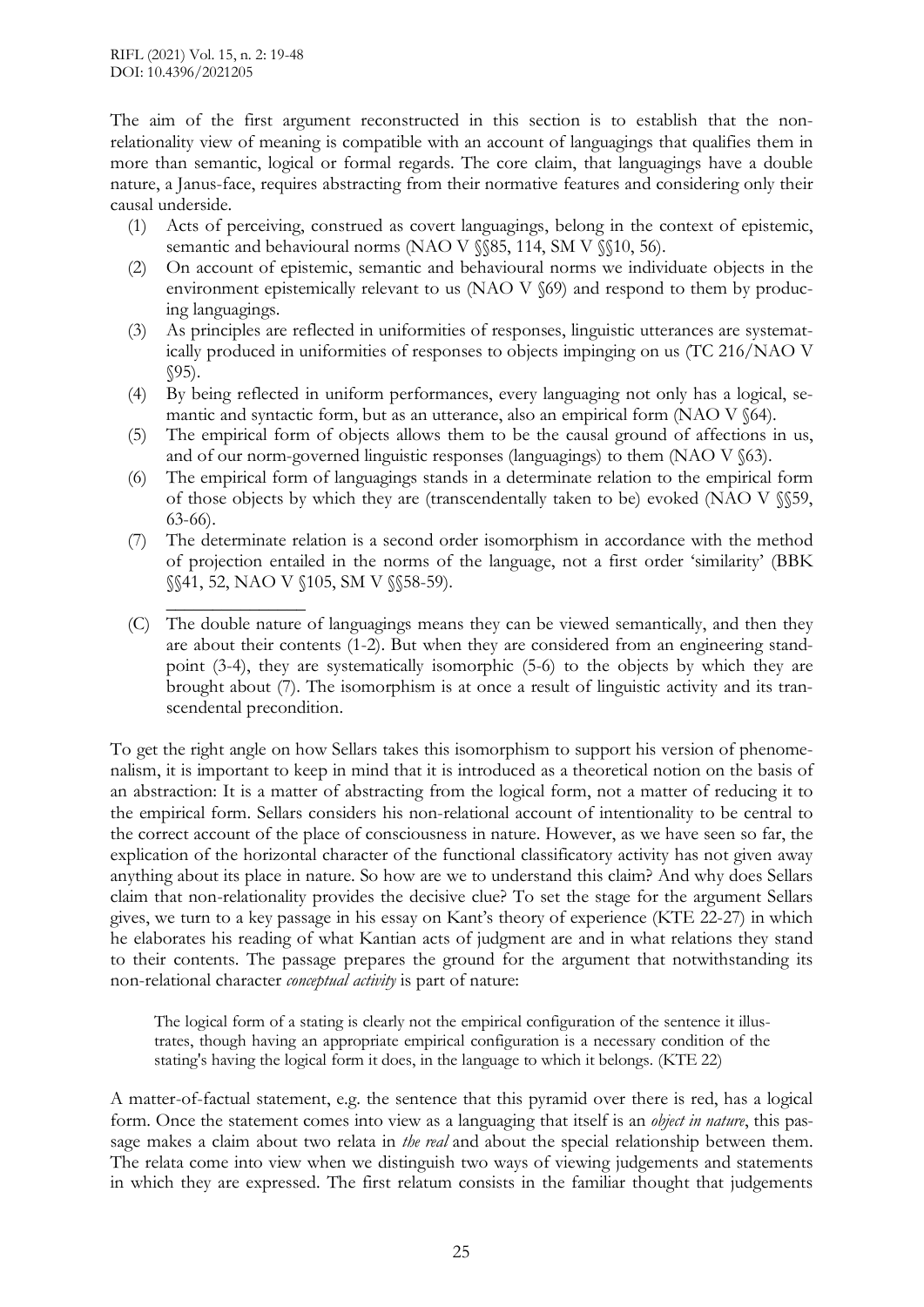have a special logical form, one that distinguishes them from other mental states such as 'believing that', perceiving or sensing. So when Sellars in this context speaks of 'form' he has the conceptual structure in mind which we can appeal to in characterising the judgment *as* of a special type. But what, we may ask, is the significance of the additional information that a judgment's logical form «is clearly not the empirical configuration» of the sentence to which it stands in an illustration relation? What is such an empirical configuration in the first place?

We can understand this disjunction by focusing on sentences. My subject-predicate judgment, considered as a vocal sequence, has an empirical configuration when I record my uttering the sentence 'Tom is tall' and have it pressed on vinyl.<sup>14</sup> It also possesses these configurations as a mere utterance, for instance, by way of making the air quiver. The example of grooves on the record serves to elucidate what it takes to manifest an empirical configuration. As plastic grooves, they are just one material illustration of my languaging, or *overt* act of judging (cf. Trybulec 2019: 529). There may be countless others, one may write it down by hand, or use Morse code, etc. What matters is that there is some relationship between judging as a *conceptual* episode and its *empirical material* realisation. In the way the example is construed, it seems clear that the configuration of the vinyl depends on my prior act of stating the judgement into a microphone. But that is not how Sellars has it. He inverts the order of dependence and claims that

having an appropriate empirical configuration is a necessary condition of the stating's having the logical form it does, in the language to which it belongs. (KTE 22, cf. BBK §32, 40-41)

One way to approach this riddle is to consider how chess figures as material objects embody functional roles. If we construe a spoken language as an interrelated system of utterances (cf. NAO V  $62$ ), we can throw light on the sense in which the vocalisation stating «Tom is tall» is a necessary condition for the logical form of the judgment it realises (in the sense of 'making it actual'). The functional or conceptual role of interest to us when we investigate the meaning or aboutness of mental states, covert and overt languagings does not reside in the void, it has to also be materially 'actual'.<sup>17</sup>

It is in virtue of the fact that languagings happen in the world, that they necessarily have a causal underside<sup>15</sup>, a «double nature».<sup>16</sup> Since Sellars is clearly not arguing that the vinyl exists prior to my utterance, what does he have in mind by arguing that the *empirical form* is a necessary condition of the *logical form*?

<sup>14</sup> In the *Tractatus* Wittgenstein uses the gramophone as an illustrative example of picturing (4.014). Sellars extends the analogy in BBK, SM and NAO to elucidate the second order isomorphism between two 'physical systems' or 'relational structures' which this process involves (Cf. O'Shea 2007: Chapter 6). I thank Bill deVries for helpful comments and years of engaging conversations on this topic.

<sup>15</sup> In O'Shea's terminology, the fact that languagings need to be understood as rule-governed to play out their function does not prevent them from also having a causal shadow: «Linguistic and mental representations are always *Janus-faced* on Sellars' view, simultaneously backed up by norms and fronting the world; or, to switch metaphors, the causal-representational regularities are in a crucial respect the slaves of our rule-governed reasons, and it is essential to the resulting 'purely descriptive' pictures of the world that they are […] the causal shadows of norms». (O'Shea 2010: 467)

<sup>&</sup>lt;sup>16</sup> That this is true of 'acts of speaking out loud' may count as unproblematic. That it also extends to thought and other mental states, however, is probably more contentious, since it depends on a further exegetical thesis: The thesis that language *expresses* thought in Sellars' hands becomes the thesis that methodologically our understanding of the logical structure of thought depends on our grasp of the logical structure of utterances. Such that we depend on our knowledge of language to interpret silent episodes in which we take our interlocutors to carry on in an inner dialogue. Sellars argues in extenso for this reading in EPM, LTC, MFC and SM III. Cf. Related considerations capturing the relation between thought and language are given by Stekeler-Weithofer (2014: 28-31, 85-86), Kambartel & Stekeler-Weithofer (2005: 193 ff.), Barth (2010: chapters 1-3) and Kravchenko (in this issue).

<sup>17</sup> Favareau *et al.* (2015: fn14) highlight the importance of this point in maintaining that «sign behaviour of all sorts is grounded in situated, actually instantiated action at all points».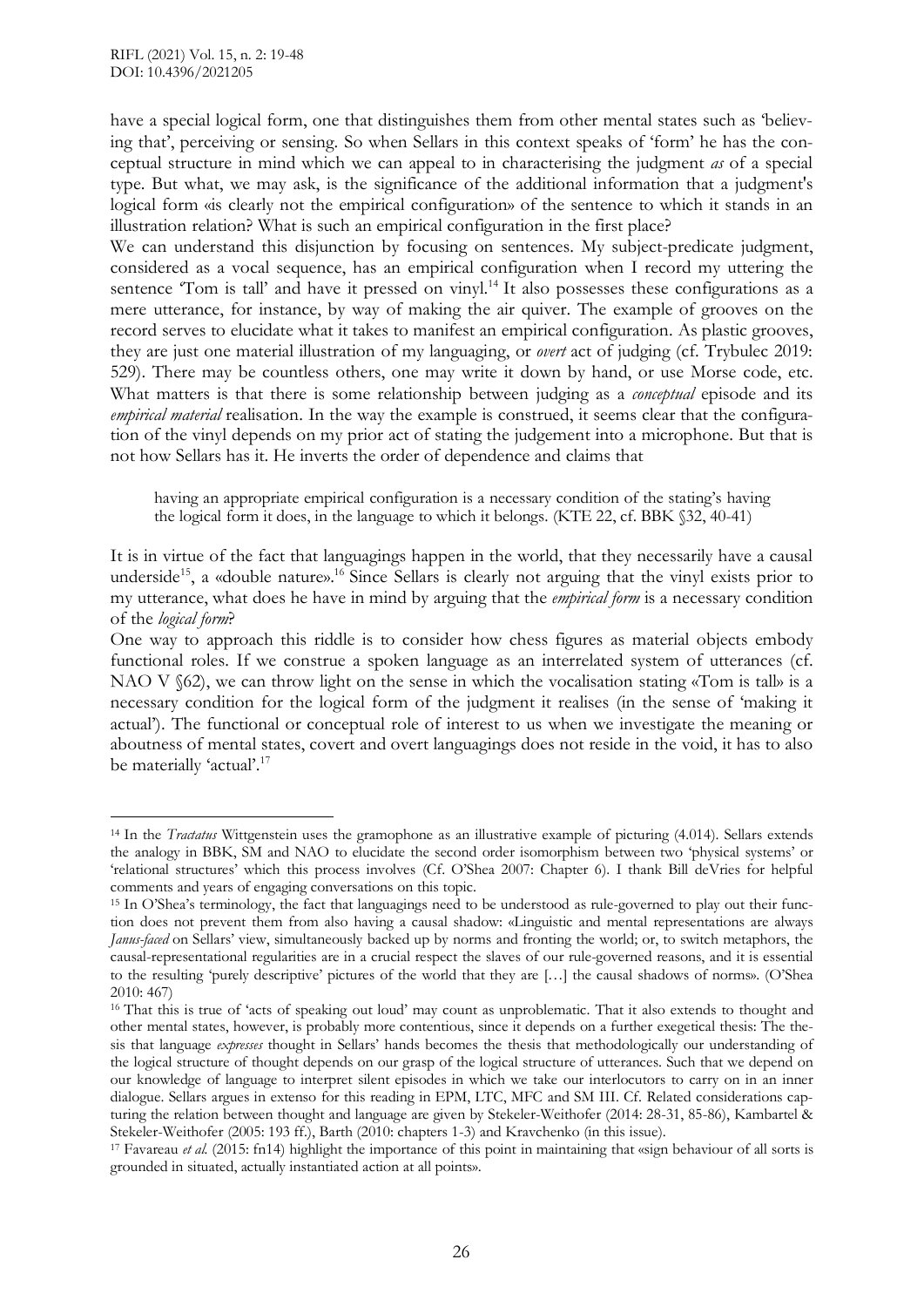The fact that conceptual 'pieces' or 'role-players' *must* have determinate *factual* character, even though we don't know what that character is, save in the most general way, is the hidden strength of the view that identifies mental acts with neurophysiological episodes. (NI §25)

In this sense, the empirical form, allowing a function to be realised or reflected in a uniformity of behaviour, sustains the logical form. And this line of thought helps to address the question how Sellars can fuse the *horizontal* dimension of interrelated linguistic functions that govern and inform linguistic activity with the *vertical* dimension. The solution lies in connecting the claim that logical form needs to be functionally realised in some way or another to the claim that the logical form of linguistic statements is embodied in the materially rich linguistic activities of language users.

In Sellars' meta-linguistic view of meaning the functional role of a term ranges across languages as follows: 'rouge', 'rot' and 'rosso' are all cases of the functional role expressed in the English language by the word *red*. This is captured by saying they all embody the function •rot• in their respective languages (cf. NAO IV, SM III-IV). Each language realises the functional role we can meta-linguistically characterise as the •rot• in its respective uniformity or pattern. In Sellars' characterisation, to possess knowledge of how to use empirical predicates is to espouse or endorse linguistic rules or principles (O'Shea 2007: 138 ff). Such a practical endorsement, implicit in one's use being characterisable in terms of such rules, is not a matter of conscious approval, it is a matter of growing up into a community of language users (LTC). And as a user of a language one's performances are always already shaped by the linguistic norms which sustain the interconnectedness of perception, inference and action in the community. It is against the backdrop consideration as to how the use of a language rests on an implicit endorsement of its constitutive principles that Sellars formulates what O'Shea (2007) has termed the norm-nature meta-principle:

Espousal of principles is reflected in uniformities of performance. (TC 216)

Uniformities of linguistic behaviour make up the base-level, object-language performances conveying the meaning, e.g. that something is red. Accordingly Sellars writes:

It should be borne in mind that linguistic episodes have not only logical powers but also, and necessarily, matter-of-factual characteristics, e.g., shape, size, color, internal structure, and that they exhibit empirical uniformities both among themselves and in relation to the environment in which they occur. (KTE §27)

So we can look at an act of judging *from within* by considering it only with regard to its abstract qualification of having a specific *logical* form. The sense in which a judgings' logical form is part of the world it is a judgment about, however, rests on the fact that languagings, *qua* being acts persons carry out in an interrelated system of linguistic behaviour, always have *determinate empirical configurations* or *empirical form*. With this we have a first shot at an explication of why Sellars makes this peculiar claim about the correlations between the two ways of characterising the forms of a judging, of covert languagings.

The *argument from the double nature of languagings* lends support to Sellars' transcendental attitude toward nature. It establishes how we can see thoughts and utterances as being part of nature. Thereby it cashes in the promissory note that the non-relational character of intentionality provides the key to the correct place of mind in nature (SM ix). The reason we can see them as part of nature lies in the fact that although we normally specify them horizontally with regard to their functions and thus non-relationally, we can also see how thoughts are materially realised in languagings. And thus, the argument goes, to exist thoughts and judgments need to be realised in uniform linguistic (albeit covert) performances, in patterns governed by epistemic norms which exhibit empirical form, independently of how we characterise them.

Can this double-nature treatment of intentionality be reconciled with Sellars' commitment to a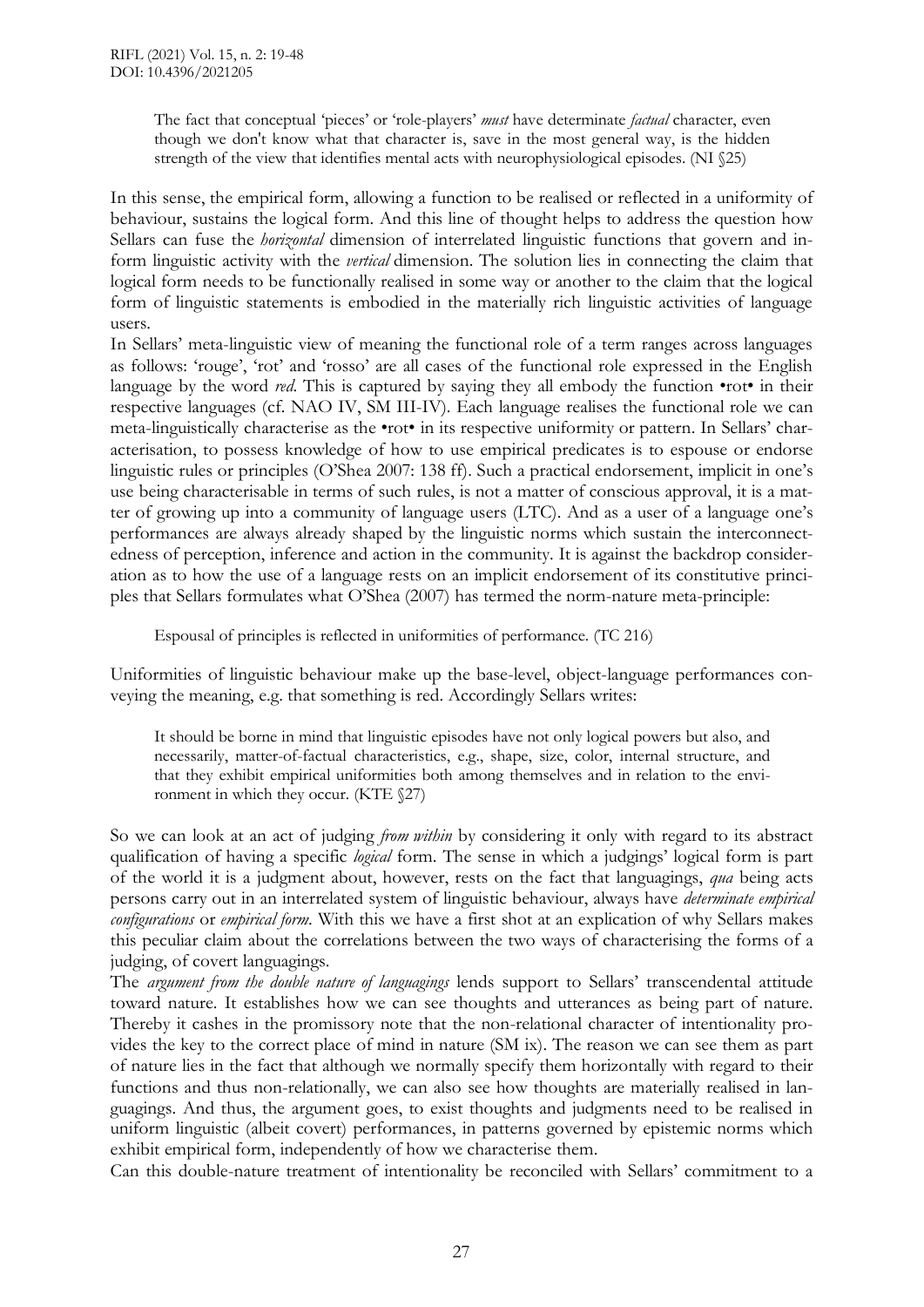realism in his transcendental conception of nature? Speaking in metaphor, we can see the worry mounting that this argument alone does not afford us *intentional reference* in a *vertical* sense. We have not yet accommodated the thesis that our thoughts and utterances about the world are matter-of-factual. And that they need to be matter-of-factual is a requirement Sellars explicitly endorses:

An essential requirement of the transmission of a language from generation to generation is that its mature users be able to identify both extra-linguistic items and the utterances that are correct responses to them. This mobilizes the familiar fact […] that, in addition to their logical powers, linguistic expressions have an empirical character as items in the world. We can ascertain, for example, that a person does in point of fact respond as he ought to red objects in sunlight by uttering or being disposed to utter 'this is red'. Again, we can ascertain that, other things being equal, he is not disposed to enlarge, as he ought not, utterances of 'it is raining' into 'it is raining and it is not raining'. (KTE §42)

We need to be able to identify 'extra-linguistic items' to evaluate the conceptual responses of our fellow speakers and perceivers. But if our conceptual responses are only meaningful horizontally, there is no such activity as directly identifying an item in nature. It is this sense in which the rejection of the Myth of the Given in EPM is still with us.

We can summarise the positive result of the double nature argument as follows. We seem to have found a way of placing conceptual activity *qua* its empirical form in nature without having to say what this nature is, *save* in the most general way, i.e. an item *necessarily* has to have *matter-of*factual characteristics, e.g. shape, size, colour, internal structure (NI §25). So despite the double nature of judgings, possessing empirical and logical form, we face a subsequent question. A question which in a transformed sense presents the demand for an account of our intentional reference in a vertical sense: What is the relation of empirical acts of judging to matter-of-factual states of affairs?

## **3. The argument from immanence**

 $\overline{a}$ 

The challenge we carry over from the *argument of double nature* is this: According to the double nature argument, we can see languagings as necessarily having an empirical form, but we are in no position to definitively establish what exactly this form is. To hold that one could assume a position outside the series of our conceptual episodes, in order to determine such a form, would be equivalent to claiming that one could avail oneself to a view from sideways on, i.e., from outside our conceptual structure. But that would be an inconsistent position, a fact of which Sellars is well aware (SM V  $$48$ ).<sup>18</sup>

But why is it so difficult to have proper empirical knowledge about the causal underside of our languagings? To answer this question we are to follow a line of thinking that connects Sellars' non-relationality analysis of intentionality and Kant's analysis of our knowledge of objects of experience. The *argument from immanence* aim lends support a core commitment at the heart of Sellars' transcendental realism, which takes the form of a *criterion*: *Our conception of knowledge has to* be construed such that our epistemic engagements with the world can be part of the world of which they purport to *yield knowledge* (cf. KTE §41).

The difficulty for this argument lies in the fact that our epistemic access is barred from direct intentional reference, committing us to rejecting direct, i.e. 'vertical', intentional reference. However, as will come out, this does not lead to the vertical dimension being excised altogether. Ra-

<sup>18</sup> Instead, it's an abstractive position, reflecting on the presuppositions of conceptual structures as such. And so the claim is not about that one can in fact position oneself outside of all conceptual structures. The claim is that all conceptual structures alike rest on presuppositions articulated in the following.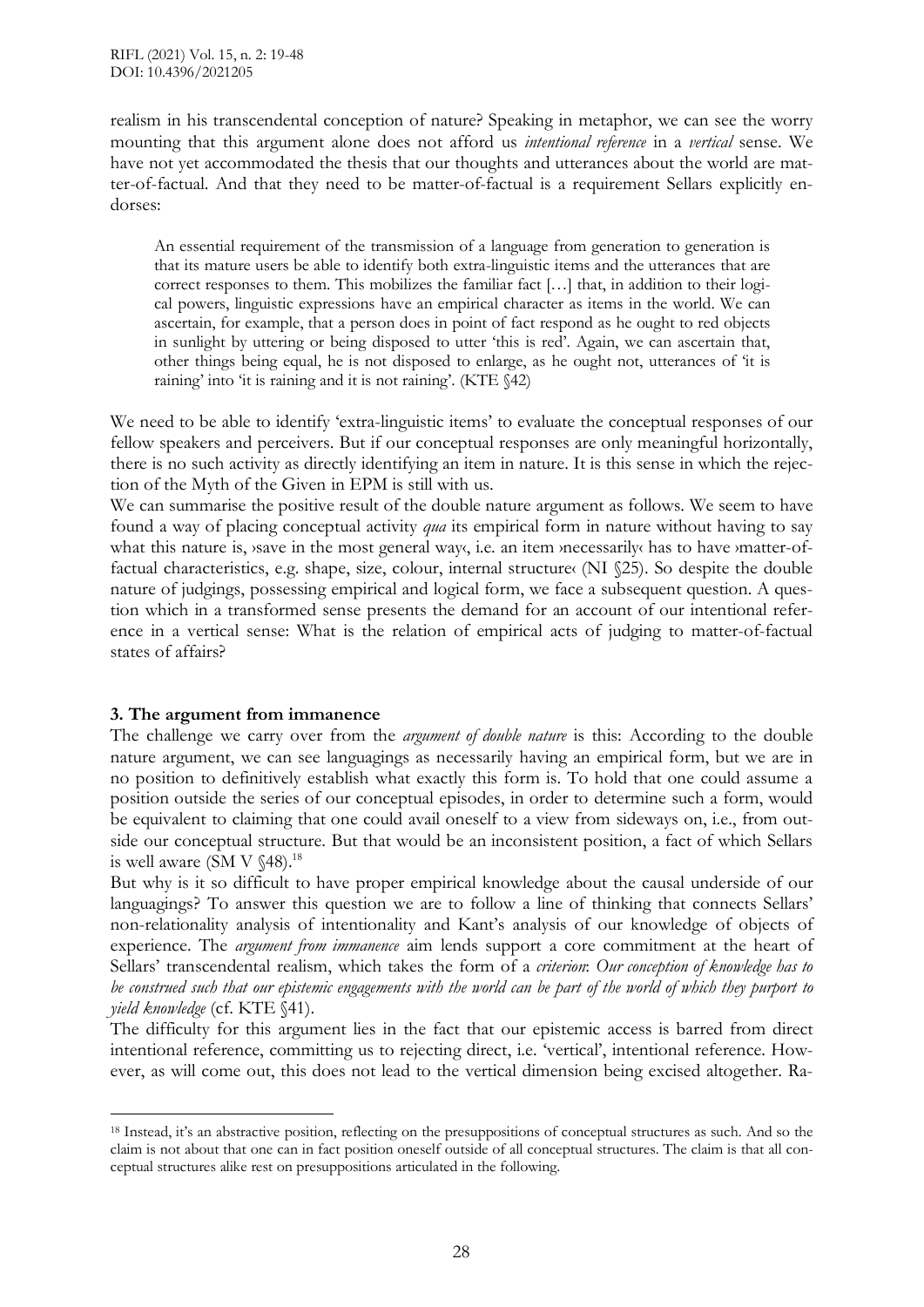ther, it puts this dimension in its proper place within Sellars' account of intentionality.

Sellars largely agrees with Kant's analysis of nature as the content of a system of representables (KTE §1-5). Accordingly, the context of the argument from immanence is given by the related question of how the horizontal dimension of inferential significance can be squared with the vertical dimension of our passivity, i.e. the receptivity of our senses. We might add that verticality is not always passive, e.g. we name, look for, or build things. To address the question of the relation of our empirical judgements to matter-of-factual states of affairs appropriately, Sellars holds, requires taking up the argument from double nature and placing it in the context of the restrictions binding us to an immanent (meta-)perspective on the referential purport of our claims to knowledge.

The aim of the argument from immanence then has to be to demonstrate that the elements of an account of intentionality are part of the world which our intentionality purports to be about. An essential aspect of this argument is that this can be demonstrated without either confining the conception of intentional reference to Kantian appearances, or relapsing into the Myth of the epistemically Given. If we assemble the passages in which Sellars implicitly argues for an immanent conception of intentionality (BBK, TC, SM I-II, V-VI) and give this argument an explicit reconstruction, it takes the following shape:

- (1) Receptivity entails that we respond to impingements from outside with modifications of our sensory and bodily states.
- (2) In receptive acts of perceiving (i.e. covert languagings) we systematically mis-take the features of our sensory and bodily states to be features of the items (objects) affecting us.
- (3) Covert and overt languagings are governed by (epistemic) semantic assertibility norms.
- (4) When considered with regard to their materiality as resultant products, overt languagings have an empirical form which consists in uniform patterns of (linguistic) performances (e.g. acts of perceiving or uttering).
- (5) In virtue of being reflected in uniformities of performances covert languagings and their overt expression in linguistic utterances, languagings proper, form natural-linguisticobjects.
- $\overline{\phantom{a}}$  , where  $\overline{\phantom{a}}$ (C) How we perceptually intuit (1-2) objects *in* nature is structured by epistemic norms (3) and how we verbally respond is reflected in uniform patterns, in covert and overt languagings (4). Their occurrence constitutes an isomorphism *within* nature (5). The isomorphism between natural-linguistic-objects and objects co-varies with the semantic norms governing the conceptual structure.

Does Sellars succeed in showing that his transcendentally motivated phenomenalism cashes in the requirement on a transcendental linguistics (cf. KTE)? His delineation of the most fundamental features amounts to an account demonstrating that our claims to knowledge can be formulated from within, from an immanent position.<sup>19</sup>

The argument from immanence integrates intentionality in nature as conceived of by transcendental phenomenalism with an underlying realism. It applies the results from the argument of double nature to *acts of judgements*. So it specifies the double nature argument by explicating the role of matter-of-factual judgements (their janus-faced nature).

Just how central the concept of a judging is when interpreting Sellars' reconstruction of the Kantian Categories stands out from how categorial judgements come to be analysed as metaclassificatory acts of judging (cf. IKTE, SM and TTC; O'Shea *forthc.*). Now our task is more spe-

<sup>19</sup> Christias (2015: 556-557) mobilises this point against Sachs' (2014) invocation of somatic intentionality. As Christias points out, Sachs sails past the transcendental setup of Sellars' overall argument, so I do not engage with his attempt to bring Merleau-Ponty's phenomenalism in conversation with Sellars'.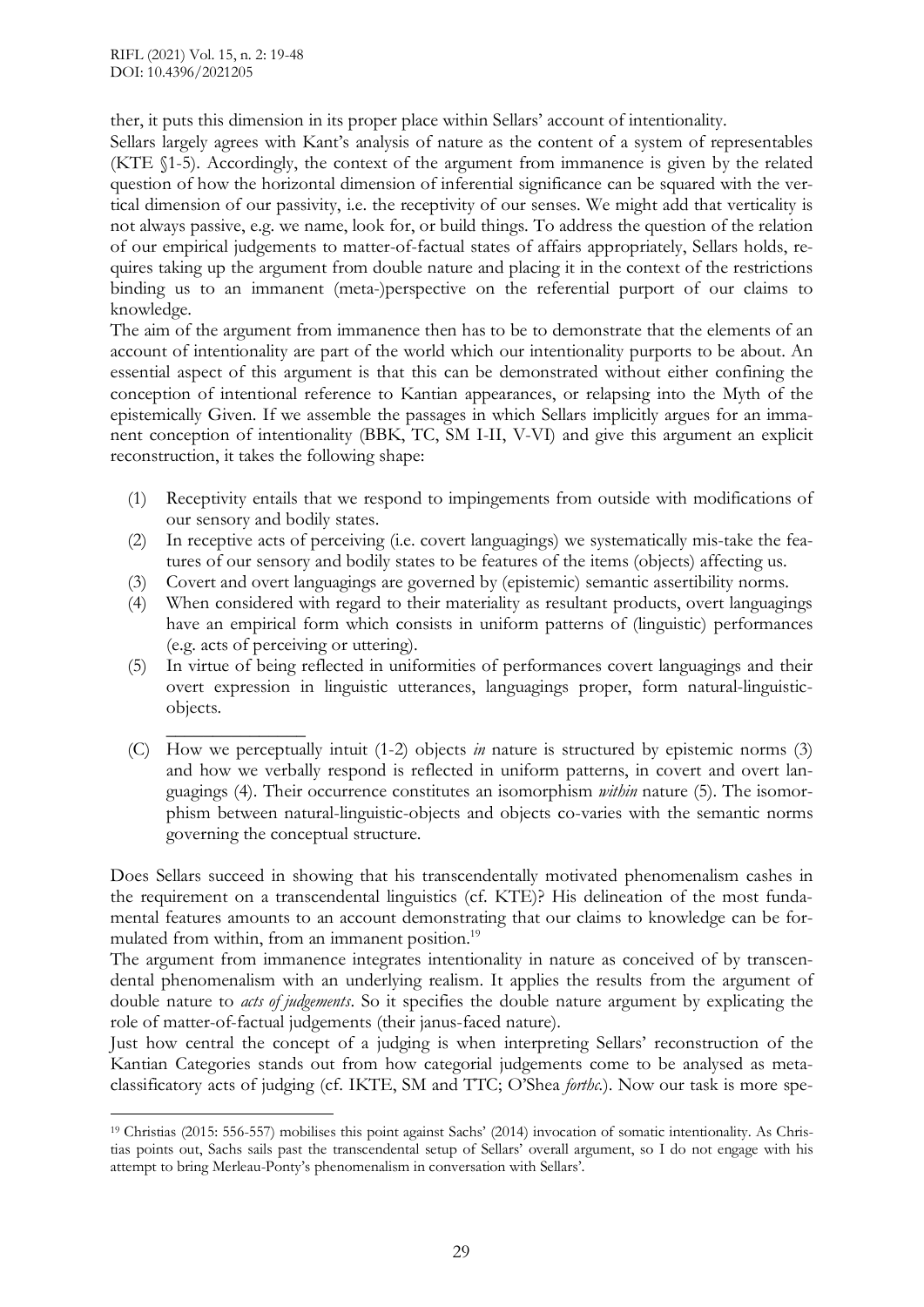cific as we aim to understand the overall role of empirical judgements, judgings that something matter-of-factual is the case. In empirical acts of judging we articulate our conception of items in nature, so they serve to illustrate both their logical and their empirical form.<sup>20</sup>

[It] must aim at clarifying the concepts of an empirical judging, of truth, of a state of affairs, and of what it is for a state of affairs to obtain or be actual. […] The central theme of the Analytic is that unless one is clear about what it is to judge, one is doomed to remain in the labyrinth of traditional metaphysics. On the other hand, to be clear about what it is to judge is to have Ariadne's thread in one's hand. (KTE §6-7)

Sellars follows this up with a remark about the relation between the pair of concepts, and sets the stage for explicating the conception of knowledge this entails.

Now from the Kantian point of view, the above concepts pair up in an interesting way: judging with state of affairs, and truth with actuality. Indeed to say that they pair up is to understate the closeness of their relationships. For, Kant argues, in effect, that the pairs turn out, on close examination, to be identities. (KTE §8)

What licenses one to take the pairs to be identities? Addressing this claim, requires taking into account what structure Sellars thinks a framework needs to have that allows us to articulate and critically reflect the ontological commitments expressible by these concepts. In responding to the immanence criterion Sellars describes the bare essentials of an ontological framework, to which any theory of knowledge has to conform, as follows:

Roughly, the form of empirical knowledge is: an I thinking (however schematically) the thought of a temporal system of states of affairs to which any actual state of affairs belongs.  $(I \$ 

Such a system would need to also include the state of affairs of thinking this very thought. This general characterisation of the form of empirical knowledge serves as the starting point because downhill from here there are *two ways of looking at immanence,* a Kantian and a Sellarsian.

## **3.1 Kantian immanence**

 $\overline{a}$ 

Just how Sellars interprets Kant's concept of something matter-of-factual, or more generally an empirical *content,* hinges on the question whether Kant's account of empirical content meets the aforementioned criterion: That our epistemic engagements with the world *are* part of the world of which they purport to yield knowledge. What sense of 'part of the world' do we arrive at with Sellars' Kant? A first clue is provided by a passage elaborating the relation between an empirical thought and its content:

Kant, of course, grants that thought has 'content' as well as 'form' — but the content consists of concepts, for example empirical concepts — and these in their turn are 'functions'. When we think of a shape, e.g. of a triangle, our thought, needless to say is not triangular it contains the concept of a triangle, itself a rule or function by which the mind can generate representations of triangles (A141, B180). (I §21 fn8)

In this passage Sellars applies his non-relational view of the intentionality of conceptual acts. He

<sup>&</sup>lt;sup>20</sup> Cf. «My argument is that, in the case of matter-of-factual statements (and, in the last analysis, the acts of thought to which they give expression), [their] role is that of constituting a projection in language users of the world in which they live». (NAO V §118)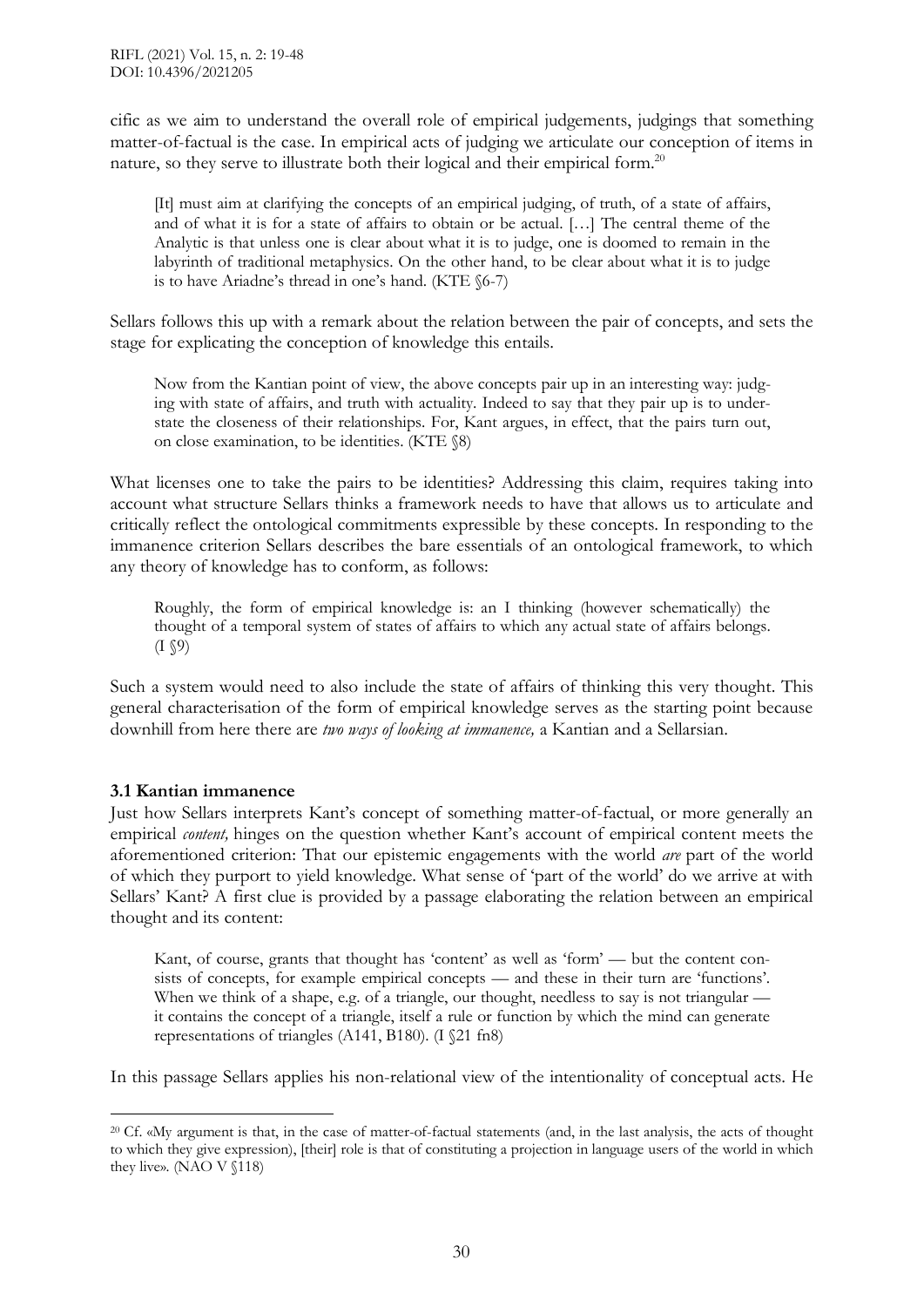applies it in explicating how he takes Kant to view the status of the concept of an empirical content. Note how radical Kant's position on this reading becomes: The *contents* of judgings about something matter-of-factual, a specific triangle for instance, consist of concepts (conceived of as rules). In Kant's sense, concepts serve as rules for generating representations, e.g. of triangles. Sellars finds his non-relational reading of intentionality and content is already present in Kant's conception of how we are to analyse empirical representations. That is, on this reading Kant already rejects a *relational* conception of the aboutness of judgings:

If judgings qua conceptual acts have 'form', they also have 'content'. Of all the metaphors that philosophers have employed, this is one of the most dangerous, and few have used it without to some extent being taken in by it. The temptation is to think of the 'content' of an act as an entity that is 'contained' by it.

But if the [logical] 'form' of a judging is the structure by virtue of which it is possessed of certain *generic* logical or epistemic powers, surely the content must be the character by virtue of which the act has *specific* modes of these generic logical or epistemic powers. (KTE §24)

Sellars' main premise is as follows: The conceptual content 'state of affairs' is 'that of which a judgment may be true'. And such content is derivative of the judgment's specific logical powers. We can read this as an affirmation of the horizontal nature of the aboutness of acts of judging. Form and content of an act of judging are a matter of a genus and species. The generic *logical power* of a judging consists in being a judging of a certain categorial type. Say a subject-predicate judgment. The specific mode qualifying this genus gives the judging token its epistemic significance, in case e.g. the judging concerns an individual substance and ascribes to it a specific predicate. It is in the frame of this analysis of what judgings are that Sellars reads Kant as providing an answer to the question of how empirical judgings are taken to *be about* something matter-offactual. In other words, we can read him as discussing the question of how to understand the 'referential' power of judgements.

Against this backdrop we can see why Sellars highlights the metaphorical nature of the characterisation 'being the content of a judgment'. According to this Kantian analysis, the very idea of being a content is nothing over and above being a conceptual content with a specific logical significance or power. And it is this non-relational reading of 'judgment contents' that serves to explain the status «being an actual state of affairs».

Thus, a judging that Tom is tall would, in its generic character, be a judging of the subjectpredicate form. It is a judging that a certain substance has a certain attribute. (These two ways of putting it are equivalent.) If we focus our attention on the predicate we can characterize the judging more specifically as a judging that a certain substance has the attribute tall. Thus, just as to say that a judging is a judging that a certain substance has a certain attribute is to say that the judging is of a certain generic kind (i.e., has certain generic logical powers); so to say that a judging is a judging that a certain substance is tall is to classify the judging as one of the such and such is tall kind, i.e., to classify it in a way that ascribes to it the more specific conceptual powers distinctive of the concept of being tall. Indeed, for the judging to 'contain the concept of being tall' is nothing more nor less than for it to have these specific powers. (KTE §25)

For Sellars, this Kantian analysis of the contents of judgings amounts to an argument from immanence. In judging something to be out there, one is still doing nothing over and above making horizontal moves, i.e. one is functionally classifying contents as correctly or incorrectly asserted or judged. And one bases one's endorsement or rejection of such contents on the logical or epistemic significance one takes, we all take, these contents to possess.<sup>21</sup> Sellars writes:

 $\overline{a}$ <sup>21</sup> A related project is carried out by Stekeler-Weithofer's (2014: 64-102), emphasising generic sentences and material-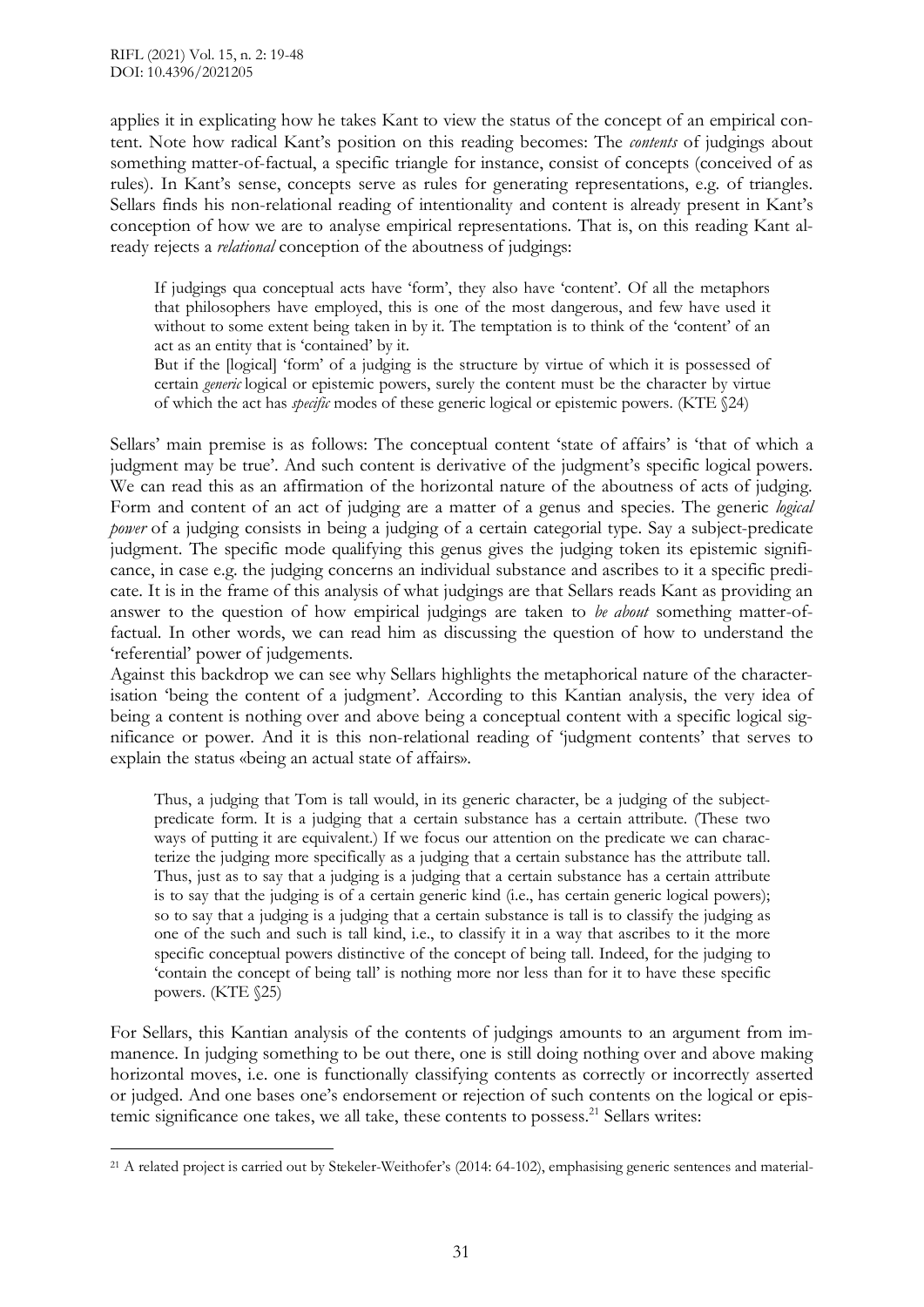Kant correctly concludes from the above that there is no such thing as comparing a judging with an actual state of affairs and finding the judging to be 'correct' or 'justified'. For, according to the above analysis, an 'actual state of affairs', since it has judgmental form, is simply a true species of judging, i.e., to use Peircean terminology, a judging-type that it would be (epistemically) correct to token. [in the fn:] Put in linguistic terms, an 'actual state of affairs' is a true species of stating, i.e., a stating-type that it would be epistemically correct to token. (KTE §26, fn 6)

From which Sellars concludes:

Thus 'comparing a judging with a state of affairs' could only be comparing a judging with another judging of the same specific kind, and this would no more be a verification than would checking one copy of today's Times by reading another. (KTE §26)

So Sellars finds a strong version of immanence in Kant. A related passage articulates the upshot of this Kantian line of thinking:

Kant's phenomenalism can be put, in first approximation, by saying that physical objects and events exist only 'in' certain actual and obtainable conceptual representings, the intuitive representings synthesized by the productive imagination in response to the impressions of sense. (SM II §46)

While endorsing Kant's argument about the status of our *conceptual responses*, Sellars wants to reject the idea that this is all we can say about the fundamental nature of our epistemic situation with regard to extra-linguistic items.

If there is no such thing as comparing a judgment with an actual state of affairs, because all one's conception of such a state really amounts to is just another judgeable content, then we do not have a determinate concept of how matters of fact are in themselves. This means, Kant's analysis of our epistemological situation entails not only a phenomenalism, but also an agnosticism about the ontological status of matter-of-factual items in nature.

From the analytic perspective of the transcendental philosopher tracing how we can explicate a conception of our knowledge that meets the immanence criterion, Kant's account invokes a constellation that implies a strong immanence, a conception of immanence that will turn out as too strong. We are so caught up in *our* concept of an object in nature that we never actually get to evaluate our concept-applications from outside:

Kant's agnosticism, however, if taken seriously — i.e., construed as the view that we have no determinate concepts of how things are in themselves — means that no conceptual response can be evaluated, in the above manner, as correct or incorrect. Rules of the form (*Ceteris paribus*) one ought to respond to *φ* items with conceptual acts of kind C. could never be rules in accordance with which people criticize conceptual responses; for, on his official view, the *esse* of any item to which any empirical predicate applies is already *to be a conceptual response, not* something that is responded to. To put it bluntly, only God could envisage the *ought-to-be's* in terms of which our conceptual responses are to be criticized. (KTE §43)

From this we can see why Sellars takes Kant's analysis to be consistent on the assumption that God plays the role of the final judge of our epistemic engagement.<sup>22</sup> In other words, while Sellars

 $\overline{a}$ 

conceptual meta-rules for classifying contents.

<sup>22</sup> Sellars reads Kant as only committed to articulating the coherence of the concept of an object of knowledge. For Sellars this means: «It is […] obvious, on reflection, that Kant is not seeking to prove that there is empirical knowledge, but only to show that the concept is a coherent one and that it is such as to rule out the possibility that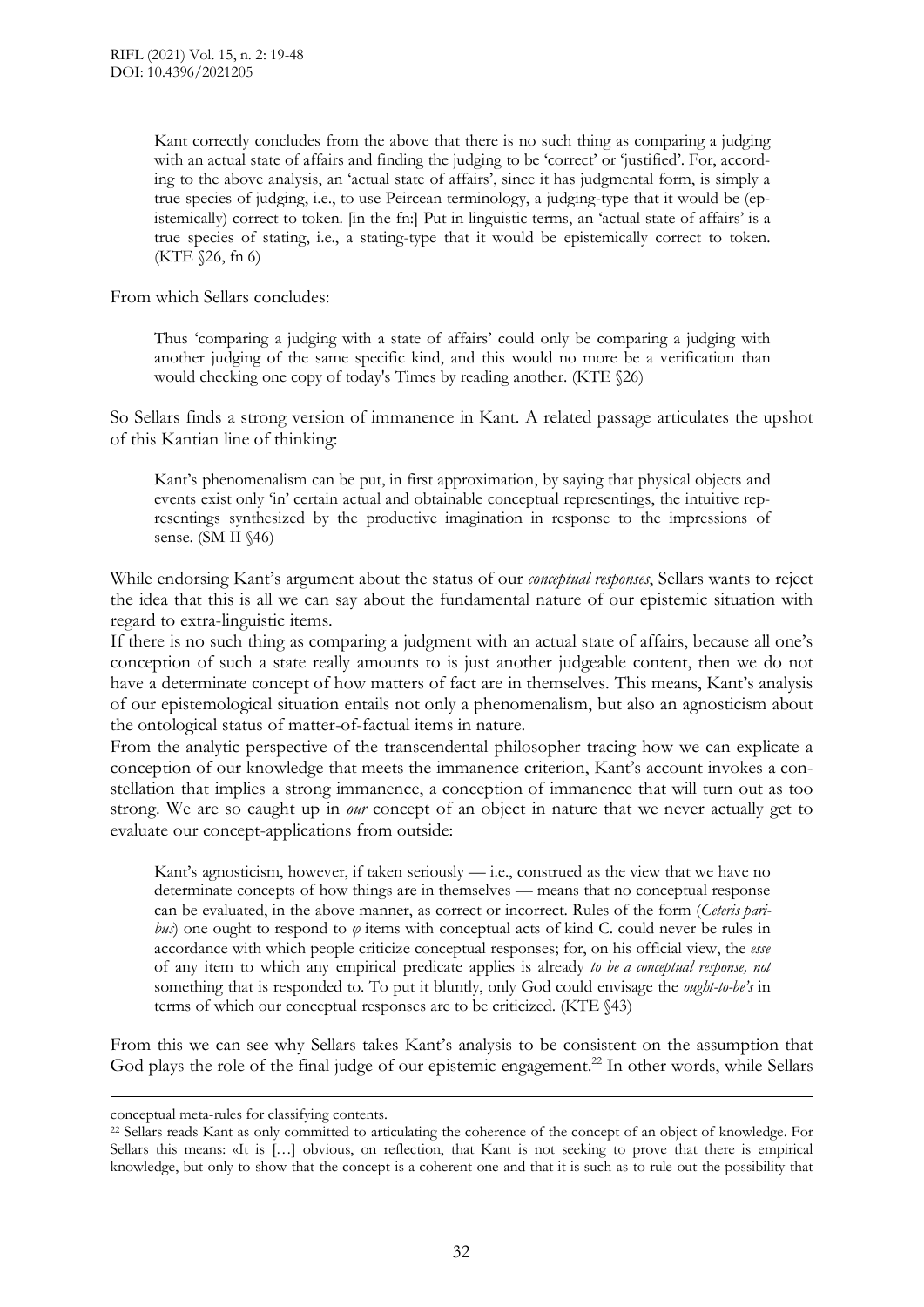(although with reservations, largely) agrees with Kant's analysis of our concept of an object of experience as underlying all the qualification outlined in the *Aesthetic* and *Analytic*, he does not agree with Kant's epistemological background setting. On Sellars' interpretation, Kant's agnosticism rests on a model according to which God's intellectual intuitions function as limiting concepts of our finite intuitions. What does this entail for our epistemological situation? The agnostic dimension in the Kantian account amounts to the following:

[I]n our attempt to give an account of how our intuitive representings [judgings about matter of facts] might be *Erkenntnisse* without being literally true, we are limited to making use of such abstract concepts as *existence-in-itself*, *existence 'in' representings*, *receptivity*, *form of intuition, judgment*, etc. One might formulate it [Kant's position] as follows: Reality is such that finite minds non-arbitrarily, in accordance with their forms of receptivity, and their conceptual frameworks, represent *this-suches* [determinate individuals] and make judgments about them. Only God, however, knows how reality is. (SM II §50)

But to say what it means that God knows how reality is, we are bound to negatively extrapolate from our finite epistemological capacities to intuit and know things as they are and to attribute a pure and more efficient version of them to God.<sup>23</sup> Sellars in effect rejects this background model:

Kant's account implies indeed that certain counterparts of our intuitive representations [i.e. covert languagings], namely God's intellectual intuitions, are literally true; but these literal truths can only be indirectly and abstractly represented by finite minds, and there is an impassible gulf between our *Erkenntnisse* and Divine Truth. (SM II §51)

In other words, Kant needs the *limiting concept* of God's intellectual intuitions as a contrast operating in the background of his delineation of the limitations that restrict our intuitions. From this we can see why Sellars reads Kant as putting forward an agnostic phenomenalism:

For Kant, then, an act of intuiting a manifold is a thinking of a this-such in space and/or time. The this-such is something that exists 'in' the act. The problem with which Kant is dealing can be characterized […] as that of whether individuals in space and/or time also have existence *per se*. Kant's answer [...] is that these intuited items exist *only* 'in' acts of intuition. That is, no items in space and/or time exists *per se*. He will nevertheless insist that some items which exist in acts of intuition are *actual*. This obviously requires a distinction between *actuality* and existence *per se*, which were conflated by his predecessors. (KTI §17)

In KTI Sellars gives a benevolent reading of the notion of actuality which Kant develops as the immanent way in which represented contents can be said to exist. From that angle it is clear that Sellars endorses at least one aspect of Kant's analysis of acts of intuiting. Intuitions, as conceived of in an everyday, common sensical setting, put us in touch only with *actual* contents. With regard to the status of objects of the Manifest Image, Sellars agrees with Kant (cf. but see Hicks 2020 for qualms). More importantly, however, Sellars disagrees with Kant's agnosticism concerning the knowability of the things in themselves (cf. SM V §102). The shape of the Kantian concep-

there could be empirical knowledge not implicitly of the form 'such and such a state of affairs belongs to a coherent system of states of affairs of which my perceptual experiences are a part'» (KTE §11). Highlighting Kant's commitment to a strong version of immanence Sellars writes: «Kant is in a position to grant that empirical knowledge involves a uniformity of conceptual response to extra-conceptual items and even that extra-conceptual items conform to general laws, without granting that the character of the items to which we conceptually respond, or the laws to which God knows them to conform, are accessible to finite minds» (KTE  $\S45$ ).

<sup>&</sup>lt;sup>23</sup> Limiting concepts are relative to our own case only by way of negation. Cf. Haag (2012: 994ff.) discussing four different types of limiting concepts Förster (2012) finds in Kant's resolving of the antinomies of the teleological power of judgment.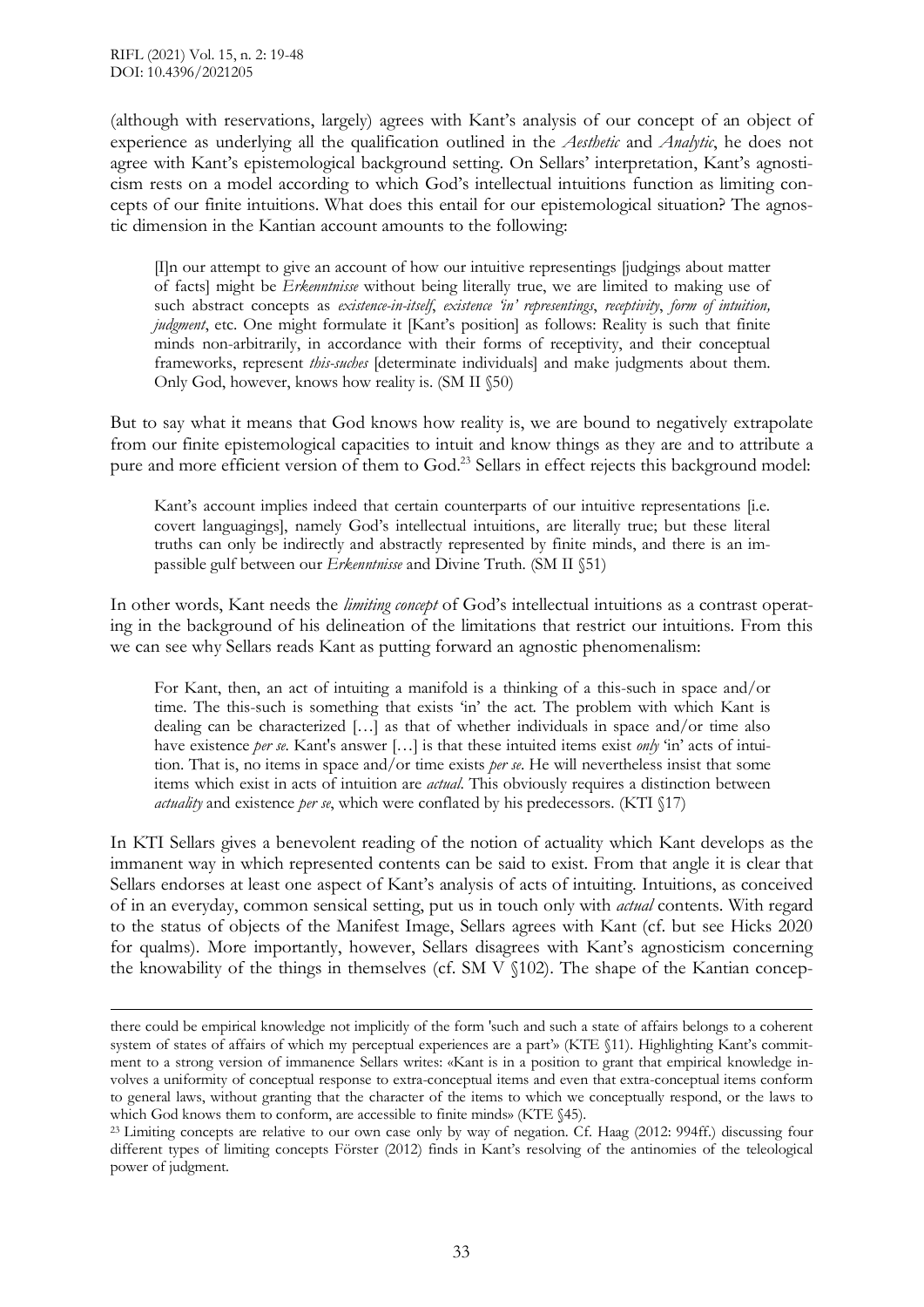tion of empirical knowledge is an *immanent conception* only in the following sense. We are affected by the in itself, we even form our intuitions because of the passivity that is characteristic of our receptivity, and yet our world does not contain things in themselves. Sellars reconstructs Kant's reason as follows:

Thus, while Kant undoubtedly thinks that there are features of the in-itself which are, in some sense, the counterparts of the plurality of physical appearances, he finds this notion empty in that, as he sees it, we can have no determinate conception of this plurality. All determinate conception, as far as human minds are concerned, involves spatio-temporal schematization, and, as we have seen, he regards the concepts of Space and Time as unambiguous in a way which entails that if Space and Time are transcendentally ideal, *anything* we determinately conceive of in spatial or temporal terms must be transcendentally ideal. (SM II §33)

God's intellectual intuitions are not subject to the spatio-temporal schematization of the Kantian categories, they are acts of the intellect. All our languagings covert and overt, however, are barred from reaching behind that barrier and for that reason the concept of a thing in itself remains empty. It cannot be given a determinate characterisation, only a transcendental identification within the scope of the chain of reasoning taking into account that our intuitive acts of representing are caused. With this we see that this is all strong immanence can do on the score of accounting for verticality. This is the meaning behind the restriction contained in the tongue-in-cheek remark (KTE §43) that «only God could envisage the epistemic norms of correctness in terms of which our conceptually articulated intuitive responses are to be criticized». The very thought, however, that God can have a determinate conception of how the *in itself* affects us implies a static conception of Divine Truth. It is static because it is definitive and ultimate, and, as we can say from a transcendental point of view, because it functions as a limiting concept generated in abstraction from our human fallibility. That is, there is the notion of an impassible gulf between our cognitions (Erkenntnisse) and Divine intuitions in the background of the way in which the Kantian account of our knowledge is strongly immanent.

Now, since Sellars does not think this is the last word on the question of how the structure of empirical knowledge can be given an immanent reading, we need to consider his argument from counterparts which opens up a path leading beyond Kant. Before we turn to an extended discussion of that argument, however, we first have to see what moderate immanence amounts to.

# **3.2 Sellarsian immanence**

Sellars' *argument from immanence* rejects the static conception of Divine Truth in the background of Kant's unknowability thesis:

If […] we replace the static concept of Divine Truth with a Peircean conception of truth as

the 'ideal outcome of scientific inquiry,' the gulf between appearances and things-inthemselves, though a genuine one, can in principle be bridged. (SM II §51)

It is helpful to first sketch the overall strategy of this rejection. Carrying out this program entails replacing (a) the role of God in the overall picture as the super-perceiver with the *analogical conceptforming work* of the scientific community. And it also entails replacing (b) the concept of *intellectual intuitions* as the instrument for gaining knowledge about the *in itself* with *conceptual structures* generated by the sciences to determine the nature of counterpart objects. And finally it entails (c) considering statements made in these conceptual structures through the lens of the double nature argument as standing in increasingly more adequate isomorphic relations to the objects they are (horizontally conceived) *about*. These are causally as well as spontaneously evoked relations in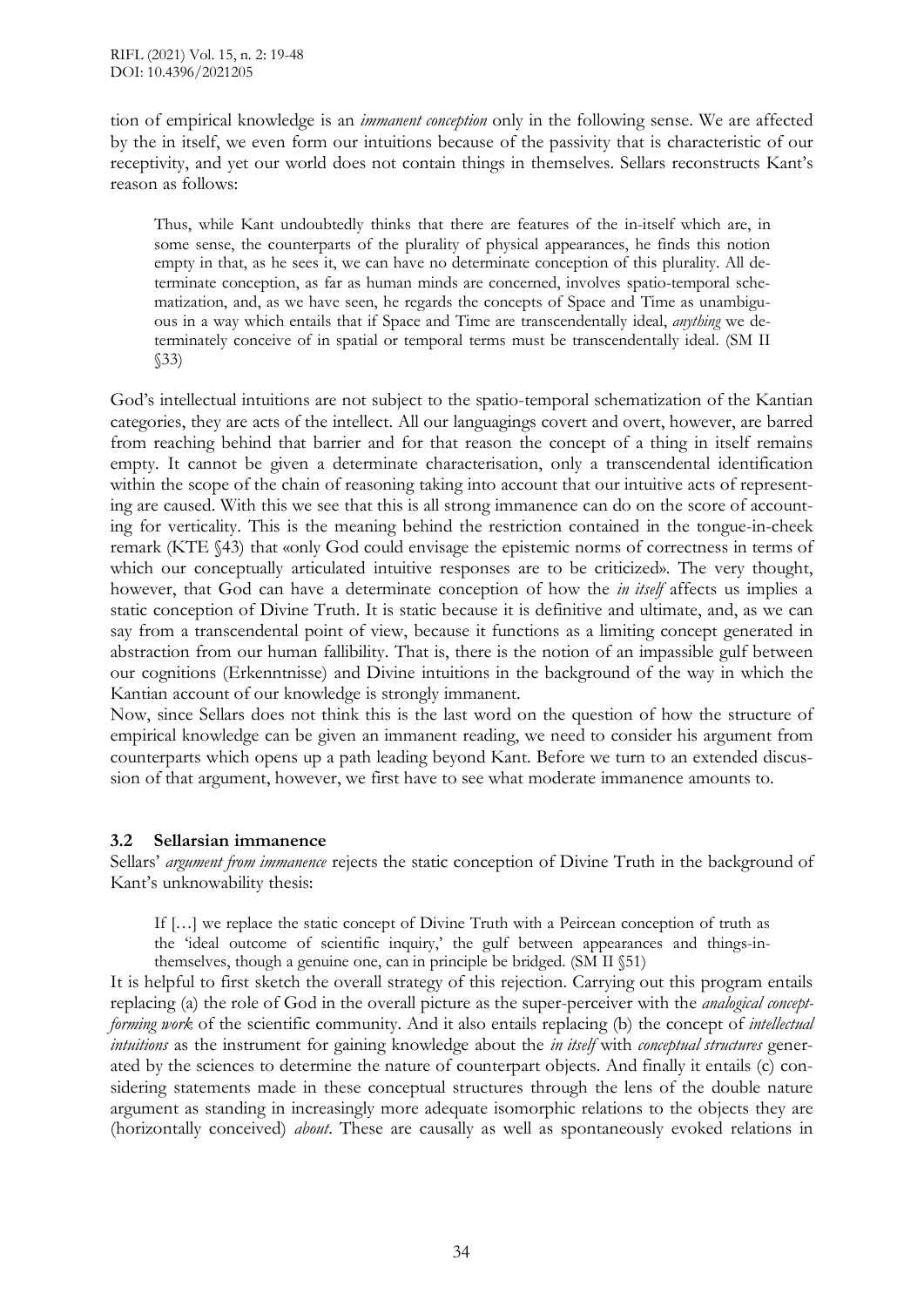which languagings, in so far as they are considered as natural-linguistic-objects, picture the objects they are brought about by.<sup>24</sup>

Sellars' account of our immanent knowledge is best approached by addressing this replacement thesis stating: The static concept of Divine Truth can be replaced by a Peircean conception of truth as the ideal outcome of scientific inquiry. Our interpretive hypothesis leading the following discussion can be put this way: To perform this replacement in effect amounts to altering the underlying notion of our epistemic relation to the in itself. That is, Sellars needs to reject Kant's unknowability thesis about the in itself, and thereby to make room for alternative ways of schematisation.

Thus, the function of 'object-concepts' in theoretical sciences advancing the conceptual structure we live by is to be knowable, collectively controllable scientific objects. This entails slanting Kant's concept of the *in itself*. Methodologically speaking this is move of meta-conceptual engineering more so than a metaphysical claim. To construe the concept of an object of experience in this way means holding the empirical world and its objects do *not only* exist as the contents of our acts of representing it (SM V §101-102). On the basis of this shift, Sellars argues that the 'world' and its 'objects' exist also meaningfully *outside* of our acts of representing it. For this Sellars has to claim that they do so in ways which we can approach by way of analogically extending our current concepts to capture counterpart qualities we attribute them to have. So after all, there is a viable way of being a realist under *immanence constraints*. Rejecting the concept of Divine Truth entails a realism about the source of our representings. Accordingly, Sellars argues, not only God but our own scientific endeavours can account for the structure of our acts of intuiting:

As I see it, in any case, a consistent scientific realist must hold that the world of everyday experience is a phenomenal world in the Kantian sense, existing only as the contents of actual and obtainable conceptual representings, the obtainability of which is explained not, as for Kant, by things in themselves known only to God, but by scientific objects about which, barring catastrophe, we shall know more and more as the years go by. (SM VI §61)

This includes the endorsement of a certain type of phenomenalism on Sellars' behalf (SM II §49, cf. section 4 below). He is careful not to claim that this *is* Kant's position (SM V §102). If we focus on what shape he gives to the knowability thesis we see that in this passage he states that (1) if we substitute the Kantian conception of the unknowable things in themselves with concepts of scientific object, we (2) can come to know gradually more about them. The form of argument for the concept of 'knowability' here is strictly transcendental. It is the concepts of the *theoretical* sciences in terms of which we are to articulate our understanding of the material nature of the objects we take to be knowable. To think something as knowable is to think it as an element in a realm for the constitution of which we sign as responsible.

This gives us the essentials of Sellars' version of the argument from immanence. Sellars aims to give an account of the structure of the kind of knowledge we, as epistemic agents in this world, can be said to obtain, on the basis of the claim that we are affected by things that we can take to be also legitimately part of the same world. This amounts to a transformation of the conception of our passivity. Now we can at least think ourselves as passive with regard to objects impinging on us, and about which we can come to know more as time moves on – not of a world of objects that is in any sense 'behind' our world, or transcendent to it.<sup>25</sup> The difficulty in understanding the

 $\overline{a}$ <sup>24</sup> Cf. NAO V §§88-96 and especially §63: «That languagings are evoked (in contexts) by happenings of certain kinds is a causal fact which is nevertheless essential to their conceptual character».

<sup>25</sup> That is, although I agree with Stang (2016: 5) that the distinction is messy and unhelpful I think it makes sense to say that Sellars defends a «one world» reading with regard to the phainomena-nouomena distinction. Stang gives two reasons to be dissatisfied: «[1] because it is not a commitment of 'two object' readings that, for each appearance, there is one and only one thing in itself that appears as that object. The 'two object' interpreter ca hold that each appearance is the appearance of an indefinite plurality of things in themselves. [2] Nor is the other standard term,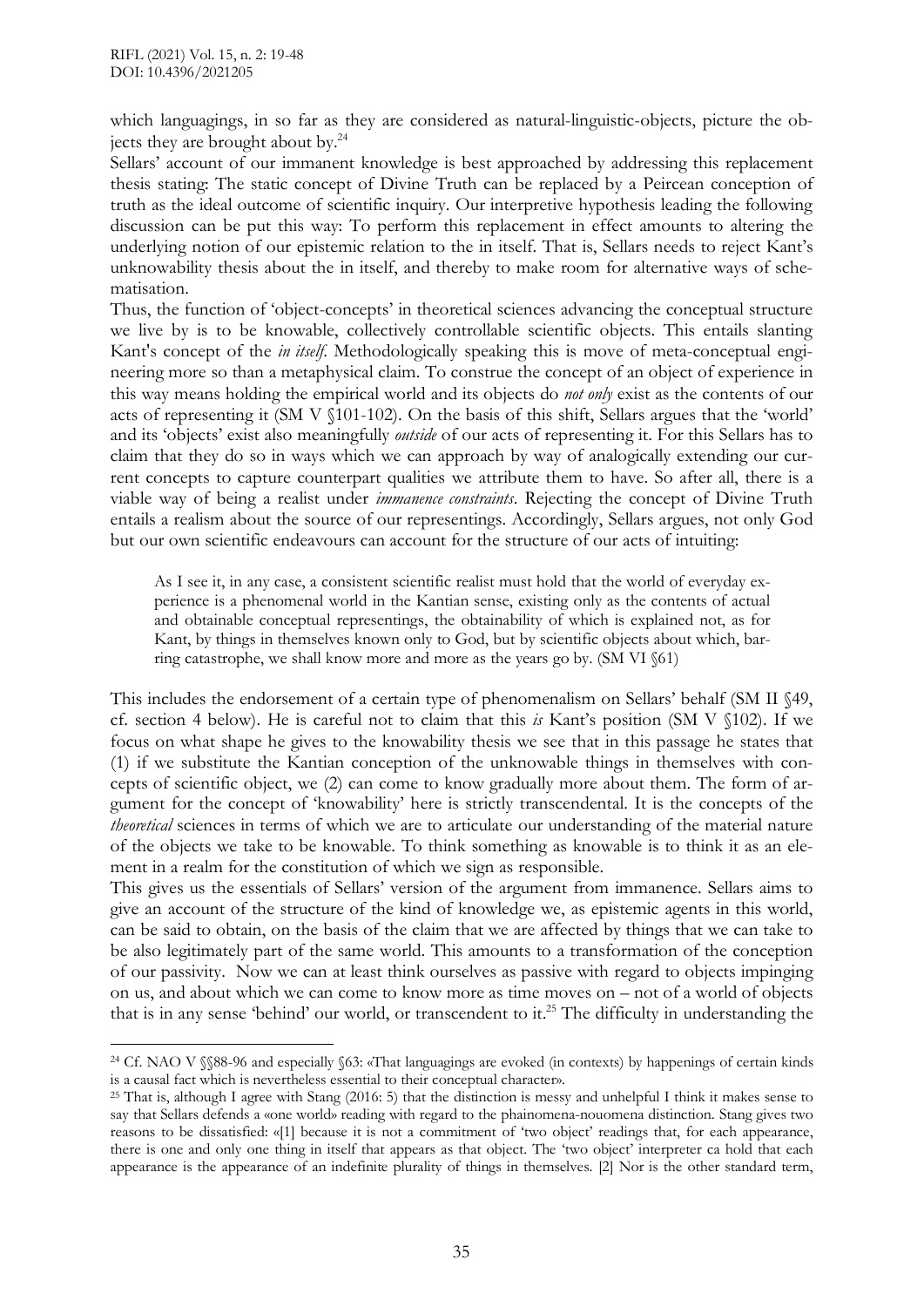specific build of Sellars' theoretical stance lies in the fact that he approves of one dimension of Kantian immanence. To put it in a short characterisation: Sellars endorses Kant's phenomenalism with regard to the ontological status of the objects of the Manifest Image, but he rejects Kant's account of their status from the standpoint of the Scientific Image. This is the meaning of the thesis stated in our introduction that Sellars endorses a transcendental phenomenalism but is also committed to a transcendentally motivated realism about the objects we come to conceptualise in new ways.

What exactly makes it a *transcendentally* demanded realism is the following line of thought: If nature, on Sellars' account, is not to be equated with the *in itself*, nor what common sense says it is, then nature needs to be conceived of as a content we can in fact develop and approximate *as* the content of the conceptual structures we generate in pursuing scientific inquiries (even though it is left open *which* sciences are included).

The thesis I wish to defend, but not ascribe to Kant, though it is very much a 'phenomenalism' in the Kantian (rather than Berkeleyian) sense, is that although the world we conceptually represent in experience exists only in actual and obtainable representings of it, we can say, from a transcendental point of view, not only that existence-in-itself accounts for this obtainability by virtue of having a certain analogy with the world we represent but also that in principle we, rather than God alone, can provide the cash. (SM II §49)

This shows that Sellars' knowability thesis rests on the claim that *things in themselves* can be construed as in fact having a determinate structure we can aspire to eventually conceptualise. And more than that, the idea that they have structure already presupposes or makes use of a positive analogy with objects we have successfully conceptualised. That is what it means to say that *we* can provide 'the cash'. Our claims about matters of fact are not only subject to God's assessment. The idea that our claims are correctly semantically assertible raises the question: assertible by whom? (cf. SM V §48) In response, Sellars holds, we can formulate a dynamic conception of truth that accounts for conceptual changes inside and across conceptual frameworks. It would have to implement the role of analogical concept formation as substantial. Then our analogically formed conceptual structures could be generating new determinate explanations of the causal structures effecting conceptual responses to them.<sup>26</sup>

[T]he use of analogy in theoretical science, unlike that in theology, generates new determinate concepts. It does not merely indirectly specify certain unknown attributes by an 'analogy of proportion.' [Instead, it specifies the positive role of analogical concept in theoretical science] One might put this by saying that the conceptual structures of theoretical science give us new ways of schematizing categories. (SM II §49)

With this we have glimpsed in what way Sellars wants our knowledge to be knowledge brought

<sup>&#</sup>x27;one world' versus 'two world', helpful, either, for 'world' is a technical term in Kant's metaphysics and has a very specific meaning. [Thus, one] can coherently hold a 'non-identity' interpretation while denying that appearances in space and time constitute a 'world' at all». The main point of Sellars transcendental phenomenalism together with a transcendentally demanded realism is to amount to a position which takes the objects of common sense to be transcendentally speaking unreal with regard to the present conceptual framework, while maintaining that it is conceivable that in a later conceptual framework there are resources to cash in the requirements such that their reality can be accounted for, cf. SM V §§101-102; Willaschek (1998); Rosefeldt (2015); Christias (2015) and Matsui (2020).

<sup>&</sup>lt;sup>26</sup> This may sound as if we have already taken care of the 'vertical' dimension. However, we are not finished just because we have a place for the analogical formation of concepts. The reason is that Sellars' aim is not that of accounting for the possibility of true statements in *one* given conceptual structure. Rather, he is interested in explaining the relation between (a) framework relative truth and a non-semantic notion of truth that ranges in grades across different conceptual structures. For that we need to consider the argument from counterparts and the viability of the resulting conception of truth qua picture.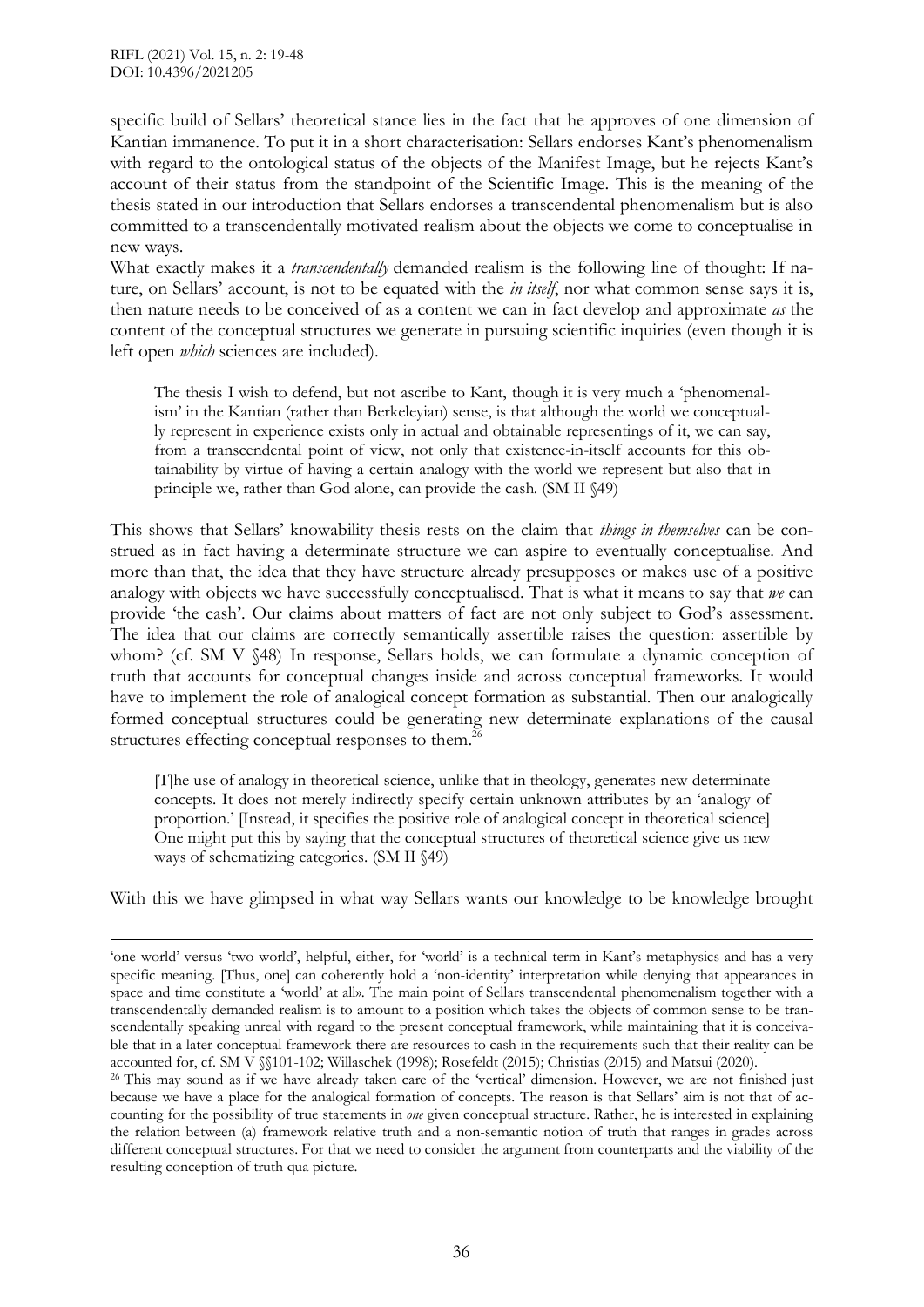about by and directed at objects which are in an encompassing way part of our horizon.<sup>27</sup> But while all of this is formulated in a promissory and optimistic way, what arguments can Sellars offer to evade the claim that we are confined to strong Kantian immanence? Just how does Sellars think we can get a foot in the door to escape that confinement?

Sellars parses the claim contained in the unknowability thesis namely, that only God would know which of our claims to knowledge would ever be correct, as the claim that we would be confined to an internalist fact-checking scenario according to which

'comparing a judging with a state of affairs' could only be comparing a judging with another judging of the same specific kind, and this would no more be a verification than would checking one copy of today's Times by reading another. (KTE §26)

To elucidate what is problematic about this sense of 'fact-checking' Sellars brings in the *argument from double nature*:

In evaluating the significance of this point, it should be borne in mind that linguistic episodes have not only logical powers but also, and necessarily, matter-of-factual characteristics, e.g., shape, size, color, internal structure, and that they exhibit empirical uniformities both among themselves and in relation to the environment in which they occur.

They can be compared as objects in nature with other objects in nature with respect to their matter-of-factual characteristics. I mention this, because the fact that we tend to think of conceptual acts as having only logical form, as lacking matter-of-factual characteristics, i.e., as, to use Moore's expression, diaphanous, makes it difficult to appreciate that the ultimate point of all the logical powers pertaining to conceptual activity in its epistemic orientation is to generate conceptual structures which as objects in nature stand in certain matter-of-factual relations to other objects in nature. (KTE §27)

And this in turn leads beyond the Kantian form of strong immanence, while also opening up the space for a conception of nature of which we, as thinking and perceiving agents, can be understood to be a part:

The basic flaw in the Kantian system (as in that of Peirce) is in its inability to do justice to this fact. The insight that logical form belongs only to conceptual acts (i.e., belongs to 'thoughts' rather than to 'things') must be supplemented by the insight that 'thoughts' as well as 'things' must have empirical form if they are to mesh with each other in that way which is essential to empirical knowledge. I have developed this point in [TC/NAO V] and [SM V]. (KTE §27 fn 7)

The relevant thesis here is that it is due to their double nature, then, that conceptual elements too, covert and overt languagings, stand in a causal, isomorphic relation to the items or objects, to which they normally are only conceived to be semantically related. This adds a further element to Sellars' idea of why our knowledge about the world is modestly immanent. The general form of our knowledge-claims can be understood as conceptual activity realised in tokenings of languagings, say as utterances or inscriptions. And the argument there is that a conceptual structure, qua double nature, embodies not only knowledge of matter of fact but, by necessarily having an empirical form, is itself part of nature.

Sellarsian immanence then takes the following form: (1) judging-tokenings about empirical matters of fact (2) themselves can be construed to have empirical or matter-of-factual form and (3)

<sup>27</sup> That this horizon includes unobservable entities poses no threat to the Sellarsian version of immanent knowledge as we can see from (1) his discussion of instrumentalism in SM V, SRI, SRT, and EPM and from (2) his rejection of reductive phenomenalism treating the conceptual framework of physical objects as *subordinate* to sense impression, cf. SM II §36 and PHM.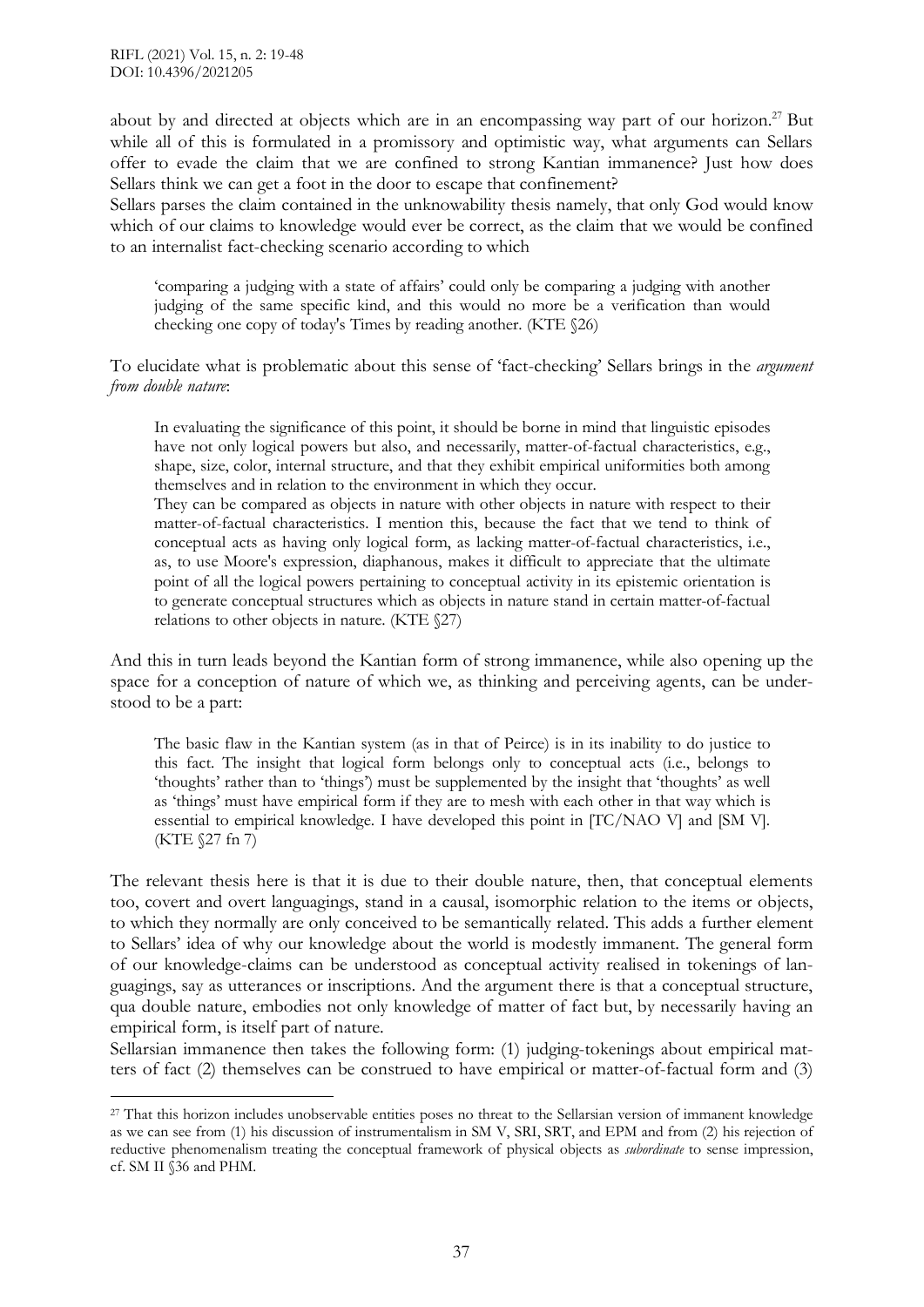therefore stand in a matter-of-factual relation to one another. In the wording of NAO V we can reformulate this as the thesis that (1) acts of judgings concerning matters of empirical facts are languagings that themselves can be construed as  $(2)$  natural linguistic objects and  $(3)$  are systematically related to other objects in nature.

The conclusion Sellars is driving at can be stated as follows: *This matter-of-factual relation of picturing is a transcendental requirement on any language*. But it is also a conclusion worth driving at because it secures that a language that  $\frac{1}{2}$  in a sense to be explained  $\frac{1}{2}$  pictures the world, can legitimately be said to be part of this very world, thereby meeting the immanence criterion. However, to unfold the full range of functions the notion of picturing comes to play in Sellars transcendentally motivating a realism (about the causal origin of our perceptual responses) while endorsing a transcendental phenomenalism (about our epistemic access to the impingements on us generated by these structures), we need to take into consideration a further argument about the role of counterparts to the 'objects' we treat as real here and now.

# **4. The argument from counterparts**

The aim of this argument is to create conceptual space for the idea that we can think *grades of truth* in the development of conceptual structures as a whole (cf. SM V  $\S$ 54-102).

- (1) The concepts we use in our present conceptual structure to individuate objects will have successor concepts in later conceptual structure. Successor concepts are derived from our concepts and analogically build on them (cf. 'gas' 50 BCE and 'gas' now).
- (2) If later conceptual structures comprise counterpart concepts, they also comprise counterpart objects individuated on account of them. The objects they individuate are counterpart objects to the objects we individuate in our current conceptual structure.
- (3) The non-conceptual component (demonstrative core) in the direct reference of intuitions (covert languagings) is invariant across conceptual structures, even though its conceptualisation changes according to the semantic norms of the respective conceptual structure,
- (4) New concepts can be generated to account for the same, invariant impingements, new languagings be produced in response to the same causal input.
- (5) If languagings in a later conceptual structure will have a logical form that is more conducive to our epistemic ends (allowing us to predict more successfully), on account of their double nature, this will be reflected in their empirical form.
- (6) Insofar as they form a more adequate picture than languagings in earlier conceptual structures did, languagings produced by a later conceptual structure are more conducive to our epistemic ends qua empirical form.
- (7) This makes possible the thought that different, later conceptual structures when considered with regard to their *empirical* form — produce languagings that are more adequately isomorphic to the objects they are (from the viewpoint of their respective Sassertibility norms) about.
- $\overline{\phantom{a}}$  , where  $\overline{\phantom{a}}$ (C) The isomorphism between objects and languagings of new conceptual structures (as a whole across time) makes possible the thought of *grades of matter-of-factual truth* in the sense of increasing *degrees of adequacy of empirical form* across the development of conceptual structures.

To give up on the agnostic idea that we can never say anything about the items causing us to have perceptions of determinate individuals in space and time, is to move to a position according to which we conceive of such items in terms of counterpart qualities. And to do that, in turn is to *analogically extend* the concepts we already possess and to systematically form new concepts (cf. SM I §§68-72). These would be counterpart concepts to the concepts we already know how to work with.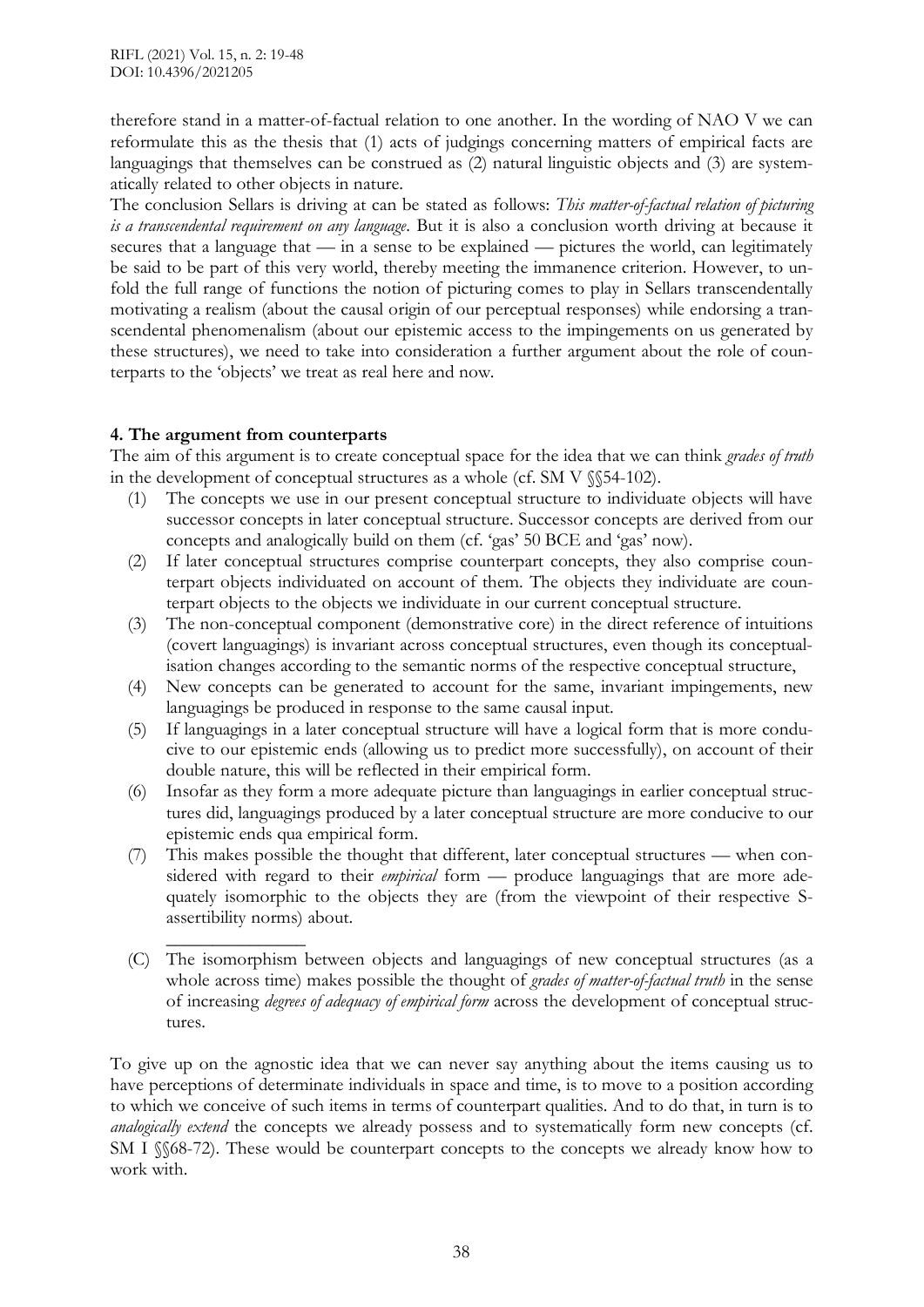If, *per impossible*, Kant had developed the idea of the manifold of sense as characterized by analogical counterparts of the perceptible qualities and relations of physical things and events he could have given an explicit account of the ability of the impressions of receptivity to guide minds, endowed with the conceptual framework he takes us to have, to form the conceptual representations we do of individual physical objects and events in Space and Time. He could thus have argued that when on a certain occasion we come to have an intuitive conceptual representation that this green square adjoins that red square, we do so by virtue of having a complex of non-conceptual representations which, although non-spatial and without colour, have characteristics which are the counterparts of *square, red, green* and *adjoining*, and which make them such as to account for the fact that we have this conceptual representation rather than that of there being a purple pentagon above an orange ellipse. (SM I §78)

With the help of counterpart objects we are come to be in a position to account for systematic co-variances between representational episodes and their causes, without stipulating that we come to perceive the objects as they are in themselves. The dimension of the conceptual continues to play its constitutive role, a role it never loses in favour of a direct account of perception. In this regard Sellars remains a critic of the Myth of the Given.<sup>28</sup> He does even where he introduces the notion of later conceptual structures in which we can be taken to respond with different yet more adequate conceptualisations to the same stimuli we are subject to in our present conceptual structure.

Yet, the crucial thesis for Sellars' advancement of the Kantian frame holds that languagings generated by theoretical sciences are characterised by different degrees of pictorial adequacy. This, in turn, is not an epistemic first order claim about languagings in future conceptual structures but a claim about what is entailed in thinking the thought of an increase in epistemic success. In the next section we turn to an elaboration of what this transcendental line of thought amounts to, and to answering the question in what sense this allows for the thought of a non-semantic grading of truth qua picturing capacity of languagings.

## **5. The picturing capacity of languagings**

 $\overline{a}$ 

The concept of picturing allows Sellars to articulate how the vertical dimension is built into our intentionality. Just how it can be conceived of as built into the horizontal dimension is the crux of the matter. In this regard, the picturing postulate resembles the point zero where the axes of the dimensions come to meet. If a languaging, as a natural linguistic object does its picturing work by being isomorphically related to an object in its vicinity, the burden seems to shift to the concept of an isomorphic relation. Sellars clarifies that he has *second order isomorphism* in mind here (TC 217-219). A first order isomorphism would hold between the sole of my shoes and the footprints I leave in the sand. But neither my *thought* about a red pyramid in front of me is red, nor is my overt languaging or *uttering* 'there is a red pyramid in front of me'. So the relation between these items in the real is a second order isomorphism. It is *second order* because it is a relation between relations which depends for its structure on the method of projection inherent to the conceptual scheme in which it is produced. As Sellars writes, alluding to Wittgenstein's *Tractatus*:

Picturing [...] is [...] a relation between two relational structures. (SM V §56)

It is central to Sellars' version of formulating an immanent theory of knowledge that this pictur-

<sup>28</sup> Even in passages such as the following: «I agreed [in SM II] with Kant that the world of common sense is a 'phenomenal' world, but suggested that it is 'scientific objects,' rather than metaphysical unknowables, which are the true things-in-themselves». (SM V §79)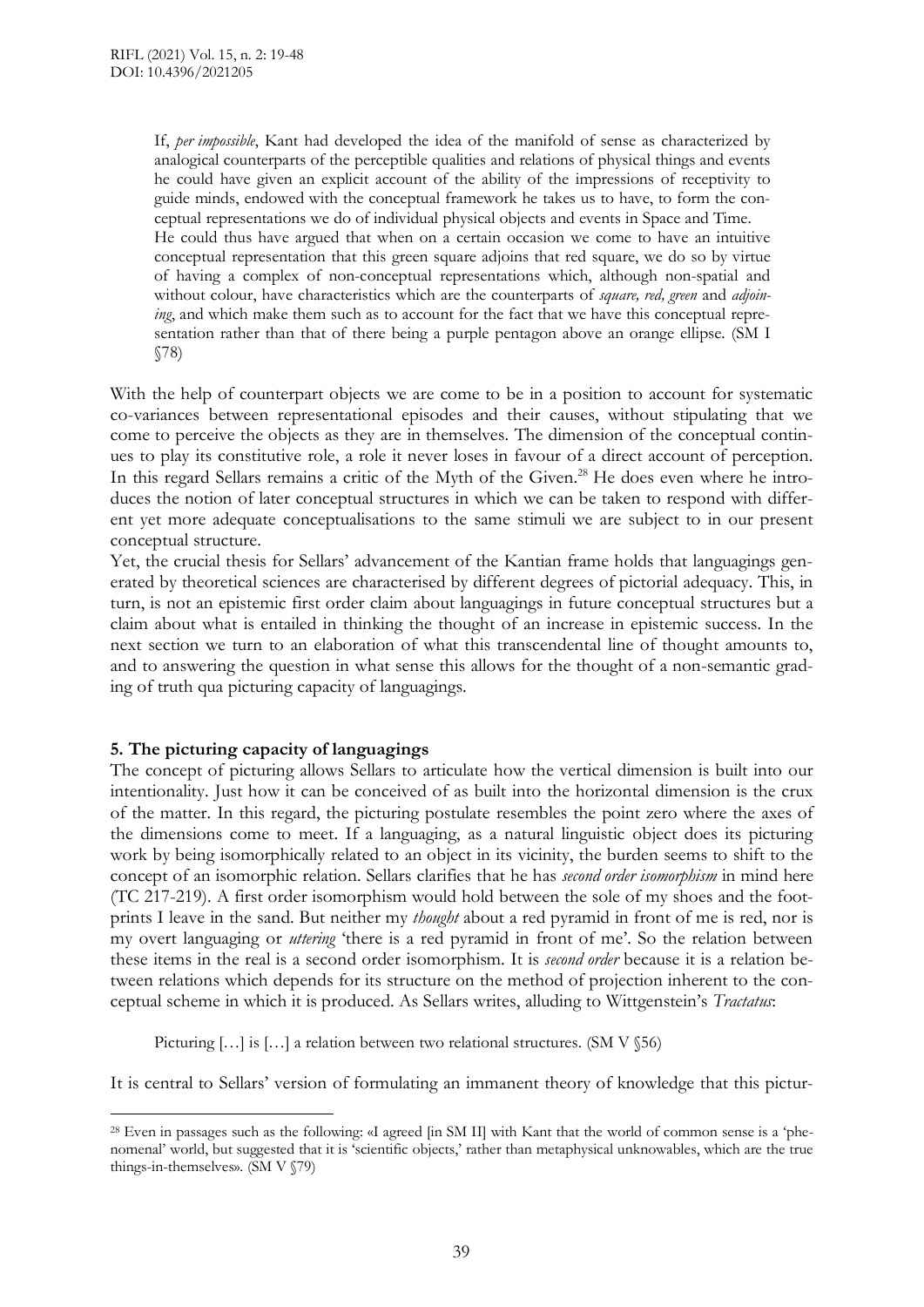ing relation is non-semantic i.e. that it does not operate because it serves representational, or intentional relational purposes.<sup>29</sup> Rather, it serves as the causal underside of linguistic activity, of our conceptual activities which we are normally bound to interpret and read from within the intentional stance toward fellow interpreters and speakers (in Dennett's 1987 classic formulation). However, it takes the perspective of transcendental philosophy to see the transcendental function of the picturing dimension as contributing to the epistemic significance of language as a tool for generating knowledge (Cf. Rosenberg 1974: 101-109, 2007: 104-126; Sicha 2014; Cobley 2019: 701-5; Sachs & Koons *forthc*. for discussions of the mapping function of languagings). The relevant claim is that picturing is not just non-semantic, rather, that it is the precondition of there being empirically contentful statements at all. In this sense, picturing constitutes the missing *vertical* transcendental prerequisite for the non-relational intentionality of a perceptual system as a whole. The transcendental significance of picturing finds expression in the claim that

the ultimate point of all the logical powers pertaining to conceptual activity in its epistemic orientation is to generate conceptual structures which as objects in nature stand in certain matter-of-factual relations to other objects in nature. (KTE 27)

Which echoes and substantiates the dependency claim at the heart of the *double nature argument*:

The logical form of a stating is clearly not the empirical configuration of the sentence it illustrates, though having an appropriate empirical configuration is a necessary condition of the stating's having the logical form it does, in the language to which it belongs. (KTE 22)

With this, the Sellarsian version of immanence meets the criterion that our knowledge about the world be a part of the world it claims to be knowledge of. Because knowledge claims themselves, realised as languagings, are natural-linguistic-objects *in* the very same nature they purport to yield knowledge of. $30$  The difficulty here lies in the fact that we can look at knowledge claims from the intentional stance and from the engineering stance.<sup>31</sup> When we view knowledge claims as conceptually contentful, we put focus on their logical form. But the aboutness of conceptually articulated knowledge claims is a matter of their functional roles, not of their direct intentional reference

 $\overline{a}$ <sup>29</sup> Although Sachs (2019) auspiciously maintains that an account of picturing needs to come from cognitive science, not from philosophy of language, he does not do nearly enough to entitle himself to the very idea of 'non-semantic representations'.

<sup>&</sup>lt;sup>30</sup> One might suspect that Sellars needs to argue for the inverse claim to achieve his argumentative aim: i.e. that because knowledge is part of the world, we can see it to be knowledge. But it is the very point of the transcendental methodology that this cannot simply be assumed to be a fact. The situation here rather resembles a complex presupposition, one that the transcendental perspective of analysis helps to show: our language as a whole can be taken to yield knowledge only on the assumption that it comprises languagings that picture and that it thereby vertically is part of the world. This, however, is a world that the language users can only make horizontal claims about by moving inside the language. This is what Sellarsian immanence amounts to. We need the assumption that something like picturing has to be happening even though our non-relational meaning claims never take us outside the bounds of the conceptual structure we actually use.

<sup>31</sup> Cf. O'Shea (2007: 153): «The basic idea is that we are now to consider human languages themselves from the naturalistic 'engineering' standpoint, but as always with one eye on the conceptually irreducible normative standpoint of intentionality. [For …] although we know that 'linguistic objects [languagings] are subject to rules and principles — are fraught with 'ought' — we abstract from this knowledge in considering them as objects in the natural order', i.e. as […] *natural-linguistic–objects*» (TC 212).

On my reading, it is only by adopting the transcendental standpoint that we can usefully distinguish between engineering and intentional stances (cf. Seiberth 2022: Chapters 1 and 6). The cognitive sciences since the 1960s onwards have promoted using the concept of representation in deploying the engineering standpoint, in testing what can count as being systematically correlated. However, engineering *activity* itself can be regarded as a semantic operation, or as a non-semantic perspective. Only in is this latter abstractive perspective picturing can be grasped as *underlying* all semantic interpretations of matter of factual correlations, be they mapping, object tracking or self-locating. Thanks to an anonymous referee for helpful comments.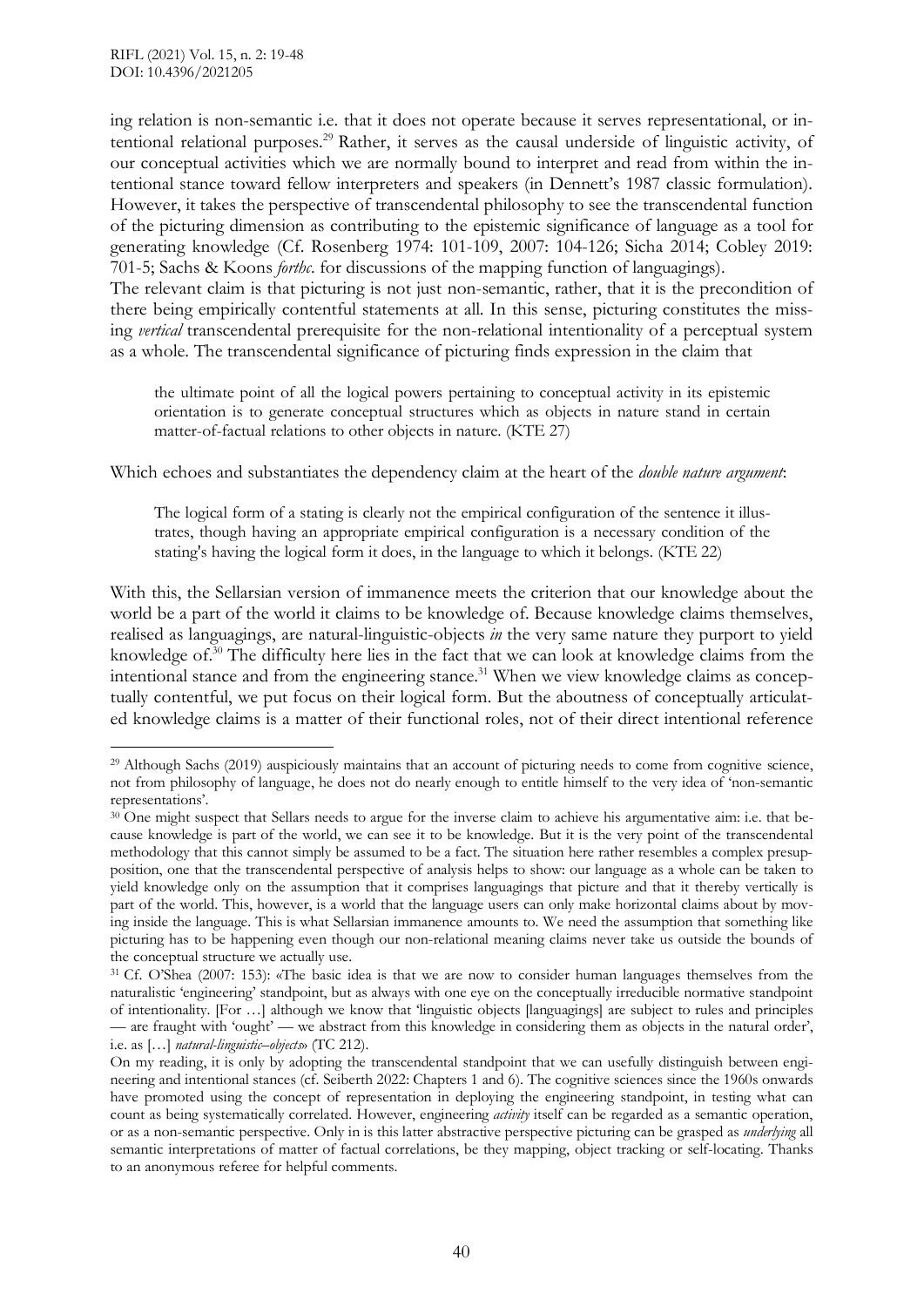to empirical matters of fact. Regarding the latter, the idea of picturing plays its core role since Sellars claims that the correctness of assertions is to be defined in terms of the *non-semantic* adequacy of the underlying picturing relation, and not vice versa. Sellars is most explicit about this:

I speak of the distinctive *functions* of first-level matter-of-factual discourse; for even within this level essential distinctions must be drawn if we are to grasp the difference between the *primary* concept of factual truth (truth as correct<sup>32</sup> picture), which makes intelligible all the other modes of factual truth, and the *generic* concept of truth as S-assertibility. (SM V §9)

According to this qualification, the picturing relation is basic and primary because it needs to be in place such that claims about the semantic assertibility of statements can be made. In other words, the concept of picturing comes to play the role of *factual* truth, enabling the horizontal dimension where truth is a matter of the semantic assertibility of statements.<sup>33</sup> Why is 'being true' also a matter-of-factual relation among objects in nature? It is a matter-of-factual relation in the sense that (a) conceptual items qua *empirical form* are *natural linguistic objects* standing in an isomorphic relation to (b) other objects in nature. For only when thoughts and utterances have empirical form can they 'mesh' with things (KTE 27). So the argument from immanence is based on an analysis of, but extends beyond Kant's conception of acts of judging.

# **Conclusion**

 $\overline{a}$ 

And with this we have a reply to the dissatisfaction that Sellars' non-relational account of intentionality might not allow for *direct intentional reference*. In classificatory acts we qualify contents of matter-of-factual judgements with regard to their logical powers. And we are directly related to objects in nature by the fact that *languagings*, considered as natural linguistic objects are part of nature. Just what this relation, metaphysically speaking is, we have not yet developed, but *that* it holds is part and parcel of Sellars' transcendental perspective.<sup>34</sup> According to Sellars, wanting to be semantically related to something outside of such a conceptual uptake is wanting the world to

<sup>32</sup> Notice how Sellars here speaks of «correct» picture, which I think is misleading. After all, he points out, that picturing is not a semantic but a matter-of-factual, causal relation between objects in the real (TC 215). That we tend to conceive of pictures *as* correct is matter of our scorekeeping stance, the normative eye with which we need to see things in their value and function. This, however, is a relational feature we bring to the theoretical object of concern, not an intrinsic feature it has independently of our perspective on it. In this sense, we can distinguish (a) the correctness involved in the normative perspective of judging a certain claim to be *correctly* made from (b) the adequacy a languaging or utterance of a claim has when considered in abstraction, with an engineering eye, as a natural linguistic object by isomorphically relating to an object. Cf. Sicha's (2014) criticism of Rosenberg (2007: 104 ff.). But these two will be systematically related to each other: if I say or think now, 'The dog here is on this mat', this will be both a correct 'entry' move and a 'correct picturing' of the world – insofar as my conceptual framework is adequate as far as picturing goes. The fact that we can only evaluate the latter through norm-governed empirical inquiry does not mean we cannot (fallibilistically) say that my sentence or thought, as far as I know, 'correctly pictures' the empirical situation, qua physical sentence, and qua whatever it is 'little thoughts are made of'. To qualify this: The 'correctness' of the naturalistic 'picturing-representational relation' will of course always be parasitic on the relevant normgovernednesses that have generated and sustained those causal relations, however (in)adequately. (Thanks to Jim O'Shea for helpful comments.)

<sup>33</sup> SM V §51 delineates that 'absolute sense of true' always only has the significance of 'true with regard to *our* conceptual structure'. This leaves a difference between 'semantically assertible truth' relative to older conceptual structures and the 'absolute sense of true' that we *now* embrace. cf. Christias (2015) on this point.

<sup>34</sup> Of course, the claim that this 'matter-of-factual relation' can be understood to become gradually *more adequate,* deserves further attention. A first response to this difficulty is to scrutinise what Sellars' claim comes down to holding that the relation in question is factual and as such always non-semantic. This point has been misunderstood, as deVries (2012a) shows for Reider (2012) but also by Rorty (1988), Millikan (2012), Rouse (2015), and Price (2013, 2015 and 2016). This is ever more pressing, considering how the issue continues to pose difficulties for interpretations of Sellars' conception of our evolving grasp of nature and the possibility of our reference to it. Cf. Seiberth (2022).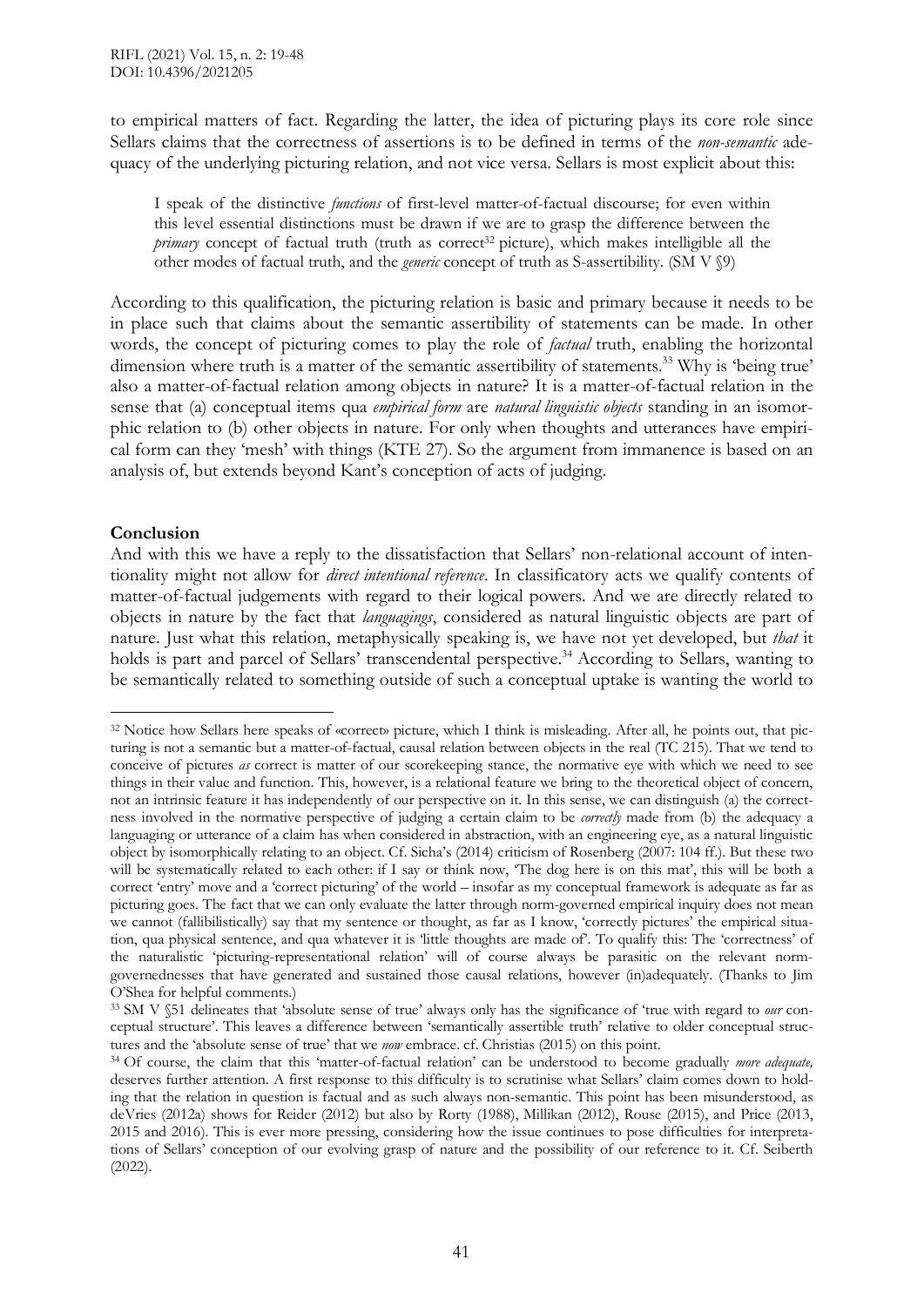imprint itself, its categorial status on us. It is, in other words, one of the many variations of the Myth of the Given.

Does this imply that Sellars rests content with a horizontal version of intentionality? In a sense yes, since the argument from immanence obligates him to conceiving of intentionality in the *order of the conceptual* as a horizontal affair through and through. This is apparent in his endorsement of the transcendental ideality implied in Kant's analysis of intuitions (or language-entry moves as always already possessed of categorial structures i.e. cf. B143 and B165). Or as we can now say, in front of the terminology discussed above, as possessed of logical powers. But the transcendental analysis of how to give consciousness a place in nature does not stop there.<sup>35</sup> It does not stop there because Sellars is committed to an idea of nature that does not dissolve into our estimations of it. Instead, we fare better when we read Sellars' argument from immanence as a transcendental consideration leading him to the following conclusion: we can approach *nature* always only from within our conceptual scheme. And that this is so follows from the non-relational character of our mental states where they are conceptually content-full. With regard to their intentional directedness, all articulations of the content-fulness of our claims about the world amount to functional classifications in which we express our endorsements of actual contents as being of a certain kind. But that never takes us outside the realm of the conceptual, as one could say with an eye to Hegel.

And yet Sellars' conception of nature is larger than the one he finds in Kant. This becomes clear in the stance of a transcendental reflexion that considers the construction of a theory which itself can be said to be part of the world it is set to be about. It is one thing to find that our grasp of empirical contents is nothing over and above a conceptually articulated judging-content. It is another to grant that such acts, *qua* being acts of a person, needs to be also conceived of *such* that they be part of the world. And this is a line of thought, according to which our language (considered as a conceptual structure as a whole) stands to 'nature' then viewed as a system of representables, in *matter-of-factual relations*. <sup>36</sup> These are relations to which Sellars is committed on the basis of the following thought that brings the two arguments from double nature and from immanence on one track: If we make explicit that the argument from immanence is a specification of the argument from double nature applied to matter-of-factual judgements, then we are able to take matter-of-factual judgements to be *related to* something non-linguistic by being natural-linguistic objects picturing objects in nature.

And because such a matter-of-factual relation holds between the items pictured and the items doing the picturing, we can consider the items doing the picturing from the intentional stance point of view, thereby allowing us to make contentful claims about them. Sellars holds that our linguistic activity is reflected in causal uniformities, the structural features exhibited by the utterances we produce (NAO V). Their isomorphic relation is never epistemically accessible from within linguistic practices. Rather, it is external in the sense of being the manifestation of linguis-

 $\overline{a}$ <sup>35</sup> To do this would imply resting content with the horizontal view in a way Rorty and Huw Price suggest we should (cf. Rorty 1972, 1997; Price 2011, 2013 and Price & Rorty 2010).

<sup>36</sup> For Sellars, this consideration is in no way restricted to the English language alone, as different languages can share one conceptual structure. In any two given languages a sign design can be interpreted to fulfil similar functional roles: «Thus, to characterize a statement in a foreign language, for example, French as true is, in effect, to treat this language as a 'dialect' of a language game which we play, i.e. to treat speakers of French as speakers of our language, as players of a common game. Since the term 'language' as it is ordinarily used refers to the specific linguistic materials (sign designs and surface grammar) which differentiate, e.g. French from German, we need another term for the common game which is played by users of such differing resources. I shall use the expression 'conceptual structure' to serve this purpose». (SM V §49)

To which Sellars adds in a footnote: «It should be borne in mind that 'conceptual structure' in this sense refers to [overt] language games. It does not refer to conceptual activity in the sense of 'inner episodes.' I am assuming, as before, that once the epistemic and ontological categories with which we are concerned have been clarified in their application to Rylean items the extension of this clarification to 'inner-episodes' poses no difficulty of principle». (SM V §49 fn21)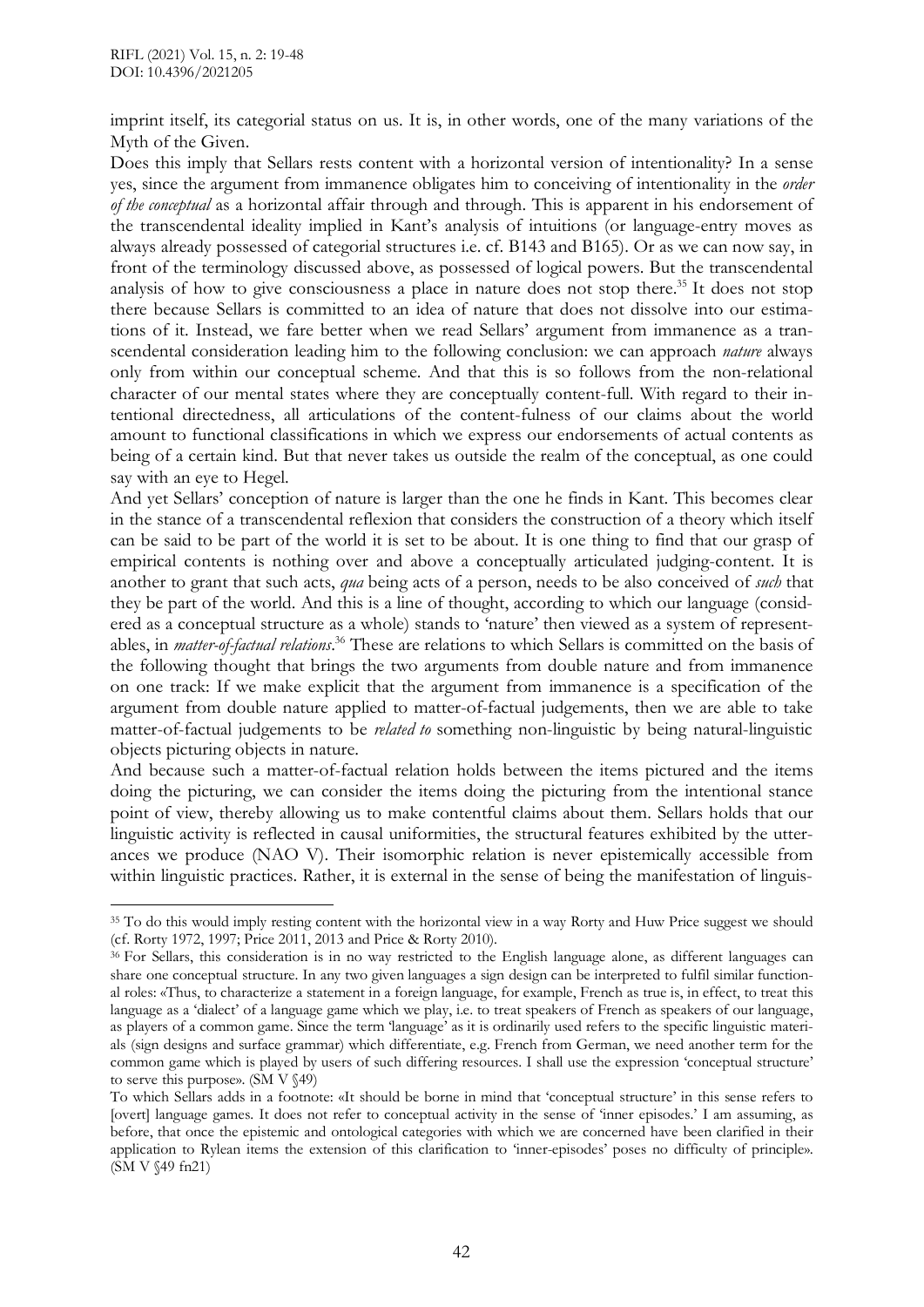tic practices in manifest uniform patterns. We can never make *use* of this relation, say, to further epistemic ends. It is the causal shadow of our languagings. It is never directly available or given to us in unmediated semantic terms. To claim that it is only a transcendental requirement on our linguistic practices being efficacious is to claim that something like a picturing isomorphism has to be in place in order for our linguistic practices to advance, through time in a *multiscalarity of* engagements (Cobley 2019: 703).<sup>37</sup> Yet we cannot step outside, i.e. go sideways, to look at metaphysical profile of the picturing capacity of any single statement. But in doing cognitive science, are we not studying picturing capacities? — always parasitically on a framework of concepts and bio-functional norms, of course.

My argument pursued here has been that this specific role can only be explicated appropriately when a transcendental reflexion is seen as providing the frame. It is the frame for articulating how we are to understand the relation between our passivity and our spontaneity in the context of generating (scientific) knowledge. Picturing answers to the question of how our linguistic practices can be taken to be part of the world of which they produce knowledge. This is akin to asking Janus what he has on his mind, facing both ways. Because our linguistic practices crucially include language-entry and language-exit moves, and so produce knowledge in virtue of both causal-relational and normative-non-relational (i.e. mutually sustaining) patterns. According to Sellars, Janus' answers reflected in the three arguments given above entail that we only ever move horizontally in our scorekeeping activity, while transcendentally taking these moves to be embedded in the world, but in a way that never comes to be epistemologically transparent, i.e. disclosed to us *through* the picturing activity of languagings.

## **References**

 $\overline{a}$ 

Barth, C. (2010), *Objectivity and the Language-Dependence of Thought: A Transcendental Defence of Universal Lingualism*, Routledge, New York.

Christias, D. (2015), «Somatic Intentionality Bifurcated: A Sellarsian Response to Sachs's Merleau-Pontyan Account of Intentionality», in *International Journal of Philosophical Studies*, 23(4), pp. 539–561.

Cobley, P. (2019), «Afterword. Semiotics and languaging», in *Chinese Semiotic Studies* 15(4), pp. 697– 709.

Cowley, S. J. (2019), «The return of languaging: Toward a new ecolinguistics», in *Chinese Semiotic Studies* 15(4), pp. 483–512.

deVries, W. A. (2005), *Wilfrid Sellars*, McGill-Queen's University Press, Montreal, Quebec.

deVries, W. A. (2010), «Naturalism, the Autonomy of Reason, and Pictures», in *International Jour-*

<sup>37</sup> As such it is akin to reason's regulative ideal Kant sees as expressed in three *a priori* transcendental principles, i.e. like 'affinity' is required for thinking nature's complete systematic empirical unity. We can know that picturing correlations underly all epistemic activity, while acknowledging that their empirical articulation is a matter of determination in time, advanced by the sciences.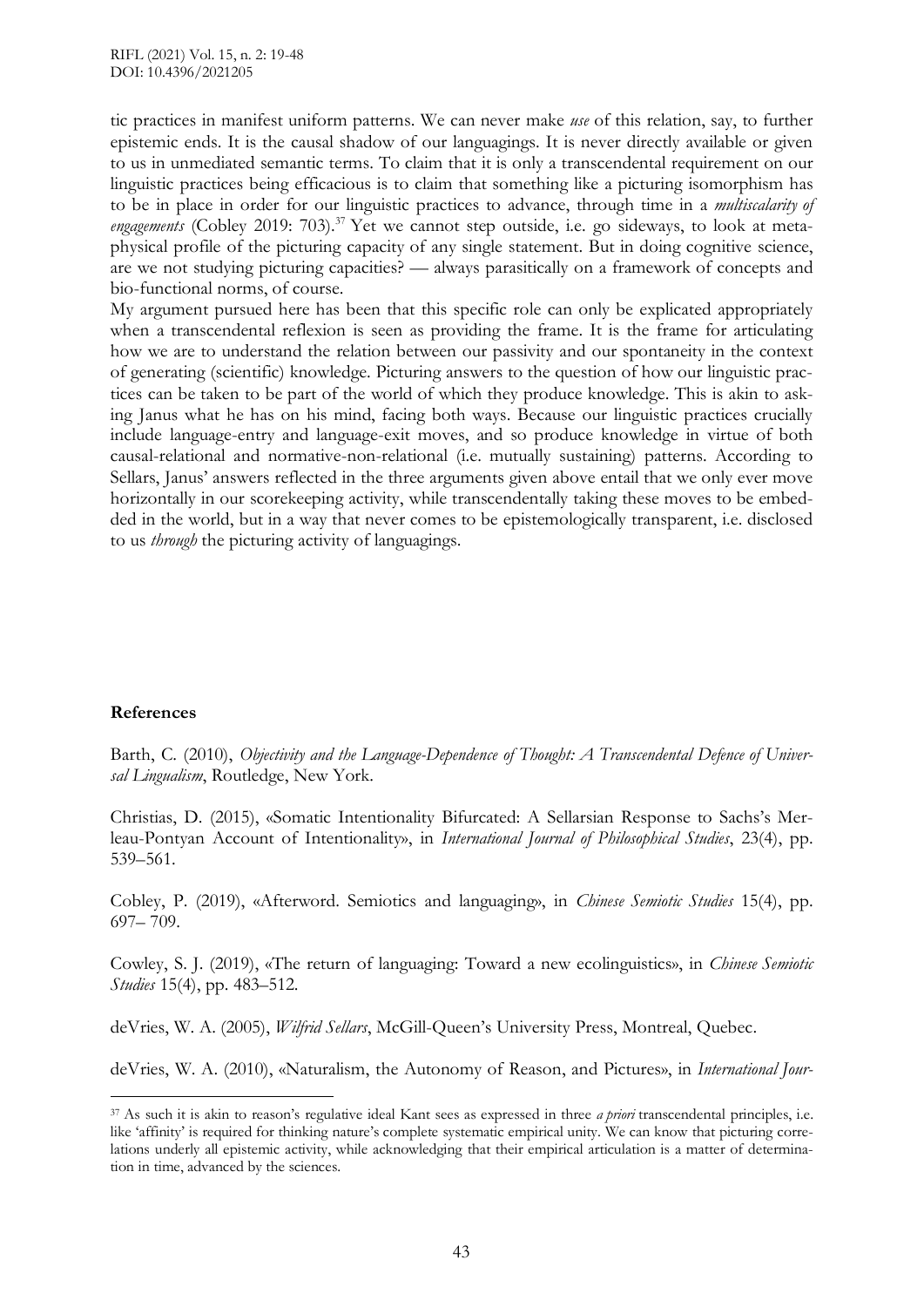RIFL (2021) Vol. 15, n. 2: 19-48 DOI: 10.4396/2021205

*nal of Philosophical Studies*, 18(3), pp. 395–413.

deVries, W. A. (2012a), «All in the Family», in Ryder, D. *et al.* (eds.), *Millikan and Her Critics,* Wiley-Blackwell, Hoboken, New Jersey, pp. 259–280.

deVries, W. A. (2012b), «Sellars, Realism, and Kantian Thinking», in *Social Epistemology Review* and Reply Collective, 2(1), pp. 57–67.

deVries, W. A. (2016), «Images, Descriptions, and Pictures. Personhood and the Clash», in O'Shea, J. (ed.), *Sellars and His Legacy*, Oxford University Press, Oxford, pp. 47–59.

deVries, W. A. (2019), «Picturing Naturalism and the Design of a More Ideal Truth», in Giladi, P. (ed.), *Responses to Naturalism: Critical Perspectives from Idealism and Pragmatism*, Routledge, pp. 230- 249.

Favareau, D. & Kull, K. (2015), «On biosemiotics and its possible relevance to linguistics», in E. Velmezova *et al*. (eds.), *Biosemiotic Perspectives in Linguistics,* Springer, Dordrecht, pp. 13–28.

Förster, E. (2012), *The Twenty-Five Years of Philosophy: A Systematic Reconstruction*, eng. trans. by B. Bowman, Harvard University Press, Cambridge, Mass.

Gładziejewski, P. (2017), «The Evidence of the Senses: A predictive processing-based take on the Sellarsian dilemma», in Metzinger, T. & Wiese, W. (eds.), *Philosophy and predictive processing*, MIND Group, Frankfurt am Main, pp. 1- 15.

Haag, J. (2007a), *Erfahrung und Gegenstand. Das Verhältnis von Sinnlichkeit und Verstand*, Klostermann, Frankfurt.

Haag, J. (2007b), «Weltbezug in nicht-relationalen Konzeptionen der Intentionalität», in Rami, A. & Wansing, H. (eds.), *Referenz und Realität*, mentis, Leiden, pp. 39-59.

Haag, J. (2012), «Die Funktion von Grenzbegriffen», Symposium zu Eckart Fo $\Box$ rster: Die 25 Jahre der Philosophie, in *Deutsche Zeitschrift für Philosophie*, 60(6), pp. 993–1001.

Haag, J. (2016), «A Kantian Critique of Sellars's Transcendental Realism», in Reider, P. (Hrsg.) *Wilfrid Sellars, Idealism and Realism: Understanding Psychological Nominalism*, Bloomsbury, London, pp. 149-171.

Huebner, B. (2018), «Picturing, signifying, and attending», in *Belgrade Philosophical Annual*, (31), pp. 7-40.

Kambartel, F., & Stekeler-Weithofer, P. (2005), *Sprachphilosophie: Probleme und Methoden*, Reclam, Stuttgart.

Koons, J. & Sachs, C. (forthc.), «The Role of Picturing in Sellars's Practical Philosophy», Journal of Philosophical Research.

Kravchenko, A. (2021), «Approaching linguistic semiosis biologically» (this volume).

Macbeth, D. (2010), «Inference, Meaning, and Truth in Brandom, Sellars, and Frege», in Weiss, B. & Wanderer, J. (eds.), *Reading Brandom: On Making It Explicit*, Routledge, New York, pp. 197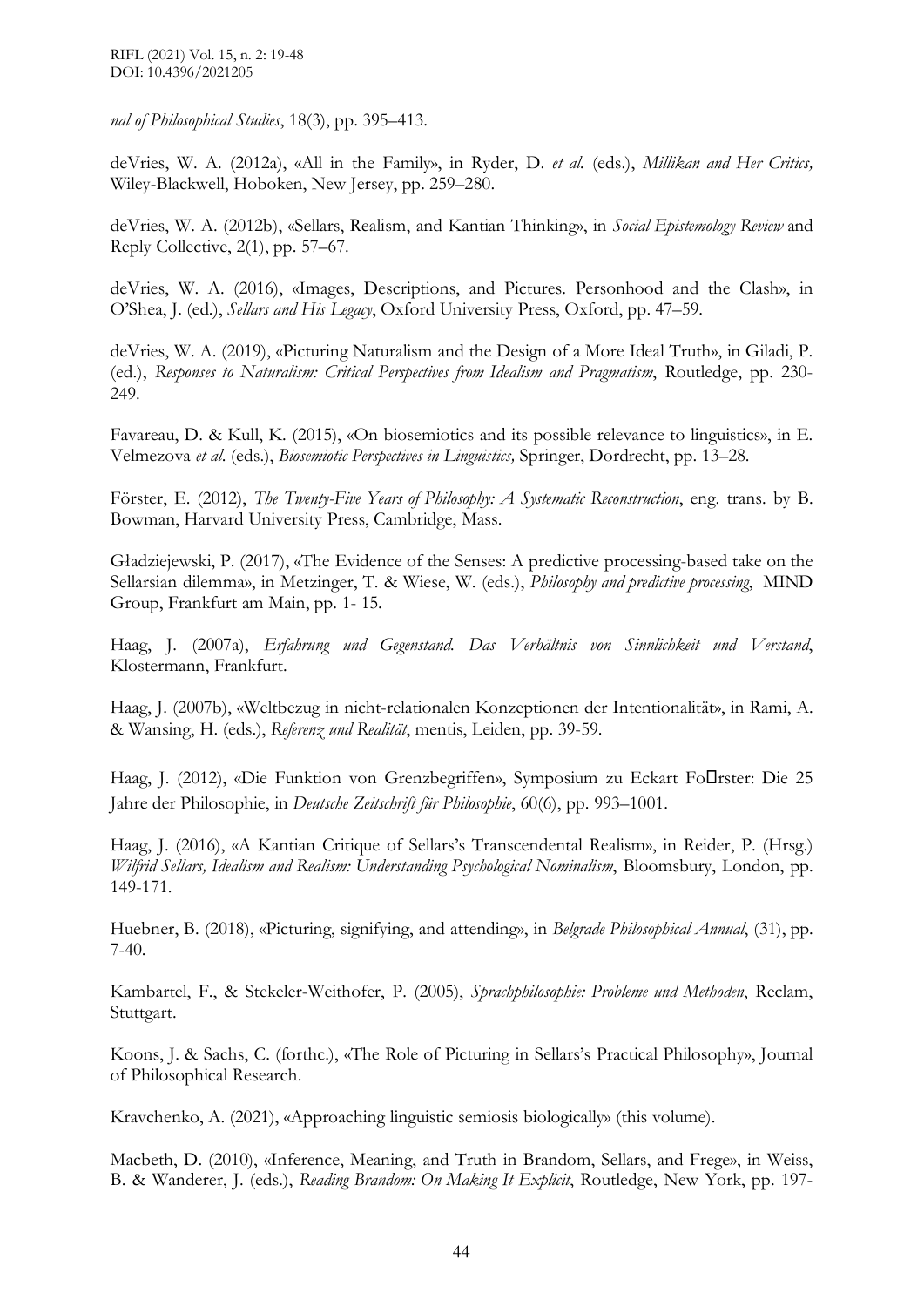212.

Matsui, Takaaki. (2020), «Inferentialism and semantic externalism: A neglected debate between Sellars and Putnam», in *British Journal for the History of Philosophy*, 29(1), pp. 126-145.

McDowell, J. (2009), *Intentionality as a Relation*, in Id., *Having the World in View: Essays on Kant, Hegel, and Sellars*, Harvard University Press, Cambridge, Mass., pp. 44-65.

Millikan, R. (2005), *Language: A Biological Model*, Oxford University Press, Oxford.

Millikan, R. (2012), «Reply to deVries. A Daughter's respectful Disagreement with Sellars», in Ryder, J. *et al.* (eds.), *Millikan and Her Critics*, Wiley-Blackwell, Hoboken, New Jersey, pp. 276– 280.

Olen, P. (2016), *Wilfrid Sellars and the Foundations of Normativity*, Palgrave Macmillan, London.

O'Shea, J. (2007), *Wilfrid Sellars: Naturalism with a Normative Turn*. John Wiley & Sons, Polity.

O'Shea, J. (2010), «Normativity and Scientific Naturalism in Sellars' 'Janus-Faced' Space of Reasons», in *International Journal of Philosophical Studies*, 18(3), pp. 459–471.

O'Shea, J. (2015), «Concepts of Objects as Prescribing Laws: A Kantian and Pragmatist Line of Thought*»*, in R. Stern and G. Gava (eds.), *Pragmatism, Kant, and Transcendental Philosophy*, Routledge, London and New York, pp. 196–216.

O'Shea, J. (2016), ed., *Sellars and His Legacy*, Oxford University Press, Oxford.

O'Shea, J. (2021), «What is the myth of the given?», in *Synthese*, 199, pp. 10543–10567.

O'Shea, J. (forthc.), «On Sellars's Analytic-Kantian Conception of Categories as Classifying Conceptual Roles», in J. Cumpa (ed.), *Categorial Ontologies: From Realism to Eliminativism,* Routledge, London and New York.

Price, H. & Rorty, R. (2010), «Exchange on 'Truth as Convenient Friction'», in de Caro, M. & Macarthur, D. (eds.), *Naturalism and Normativity*, Columbia University Press, New York.

Price, H. (2011), *Naturalism Without Mirrors*, Oxford University Press, Oxford.

Price, H. (2013), *Expressivism, Pragmatism and Representationalism*, Cambridge University Press, Cambridge.

Price, H. (2015), «Idling and Sidling Toward Philosophical Peace», in S. Gross *et al.* (eds.), *Meaning Without Representation,* Oxford University Press, Oxford, pp. 307–330.

Price, H. (2016), «Wilfrid Sellars Meets Cambridge Pragmatism», in Pereplyotchik, D. & Barnbaum, D. R. (eds.), *Sellars and Contemporary Philosophy*, Routledge, New York, pp. 123–140.

Reider, P. (2012), «Sellars and Knowing the Thing-In-Itself», in *Social Epistemology Review and Reply Collective*, 2(1), pp. 68–82.

Rorty, R. (1961), «Pragmatism, Categories, and Language», in *The Philosophical Review*, 70(2), pp.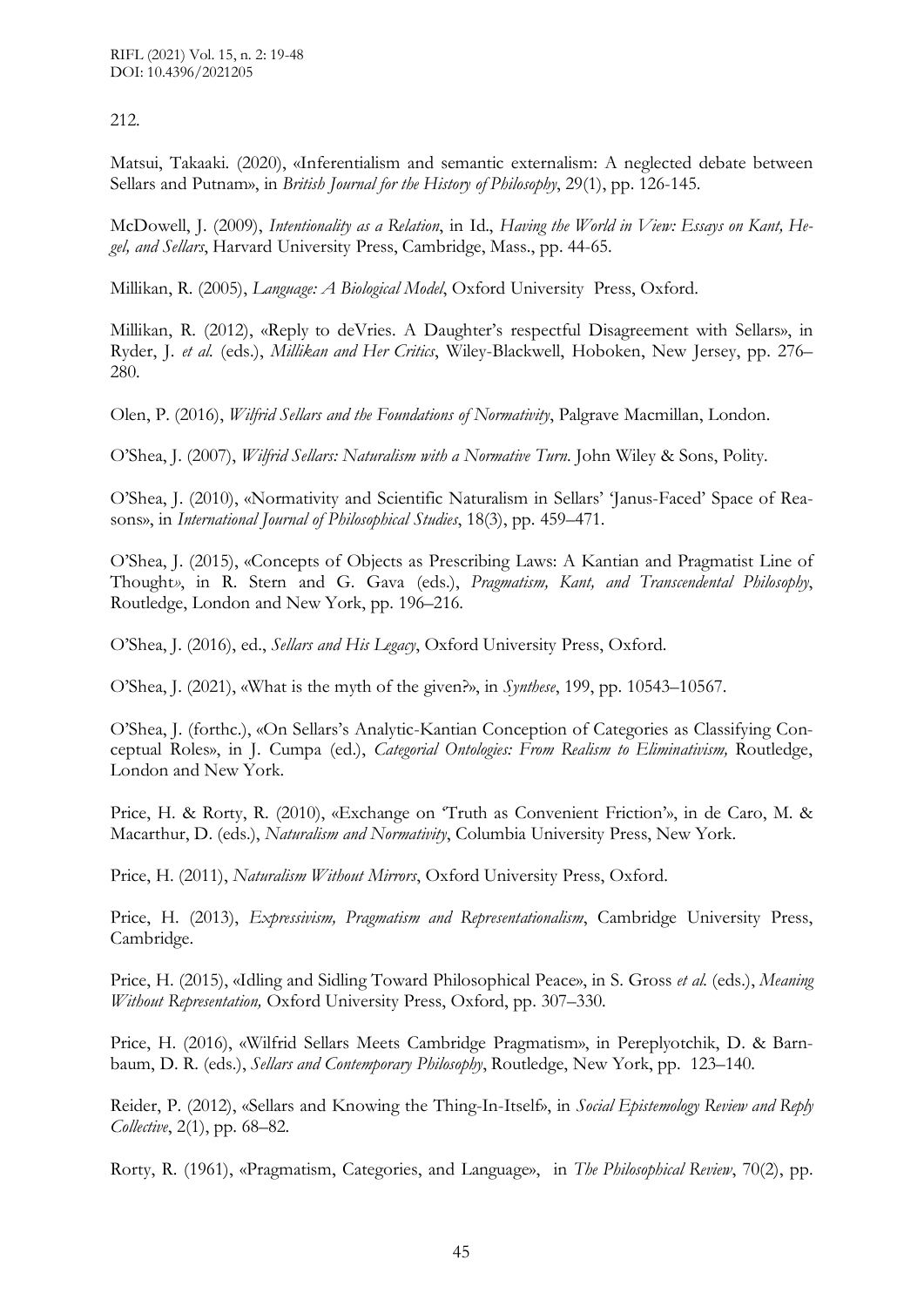RIFL (2021) Vol. 15, n. 2: 19-48 DOI: 10.4396/2021205

197–223.

Rorty, R. (1972), «The World Well Lost», in *Journal of Philosophy*, 69(19), pp. 649–665.

Rorty, R. (1988), «Representation, social practise, and truth», in *Philosophical Studies*, 54(2), pp. 215–228.

Rorty, R. (1997), «What Do You Do When They Call You a 'Relativist'?», in *Philosophy and Phenomenological Research*, 57(1), pp. 173–177.

Rosefeldt, T. (2015), «Noumenon/Phaenomenon», in M. Willaschek, J. Stolzenberg, Mohr, G. & Bacin, S. (eds.), *Kant-Lexikon,* De Gruyter, Berlin and Boston, pp. 1686–1690.

Rosenberg, J. (1974), *Linguistic Representation*, D. Reidel Publishing Company, Dordrecht, Holland.

Rosenberg, J. (2007), *Wilfrid Sellars: Fusing the Images*, Oxford University Press, Oxford.

Rouse, J. (2015), *Articulating the World: Conceptual Understanding and the Scientific Image*, University of Chicago Press, Chicago.

Sachs, C.B. (2018), «We pragmatists mourn Sellars as a Lost Leader: Sellars's Pragmatist Distinction between Signifying and Picturing», in Corti, L. & Nunziante, A. (eds.), *Sellars and the History of Modern Philosophy*, Routledge, London and New York, pp. 157-177.

Sachs, C.B. (2019), «In defense of picturing: Sellars's philosophy of mind and cognitive neuroscience», in *Phenomenology and the Cognitive Sciences,* 18, pp. 669–689.

Sebeok, T. A. (1979), «Prefigurements of Art», in *Semiotica*, 27(1-3), pp. 3-73.

Seiberth, L. C. (2022), *Intentionality in Sellars: A transcendental Account of Finite Knowledge*, Routledge, New York.

Seibt, J. (1990), *Properties as Processes: A Synoptic Study of Wilfrid Sellars' Nominalism*, Ridgeview Publishing Company, Atascadero, CA.

Seibt, J. (ed.) (2003), *Process Theories: Crossdisciplinary studies in Dynamic Categories*, Kluwer Academic, Dordrecht.

Seibt, J. (2018), «Process Philosophy», in *The Stanford Encyclopedia of Philosophy,* E.N. Zalta (ed.), [https://plato.stanford.edu/archives/win2018/entries/process-philosophy/.](https://plato.stanford.edu/archives/win2018/entries/process-philosophy/)

Sicha, J. F. (2014), «Defending the Unpopular Sellars: Picturing and 'The Descriptive'», in *Journal of Philosophical Research,* 39, pp. 127-163.

Stang, N. F. (2016), «Kant's Transcendental Idealism», in *The Stanford Encyclopedia of Philosophy*, E.N. Zalta (ed.), [https://plato.stanford.edu/archives/spr2016/entries/kant-transcendental](https://plato.stanford.edu/archives/spr2016/entries/kant-transcendental-idealism/)[idealism/.](https://plato.stanford.edu/archives/spr2016/entries/kant-transcendental-idealism/)

Stekeler-Weithofer, P. (2014), *Sprachphilosophie*, C.H. Beck, München.

Tolman, E. C. (1948), «Cognitive Maps in Rats and Men», in *The Psychological Review*, 55(4), pp.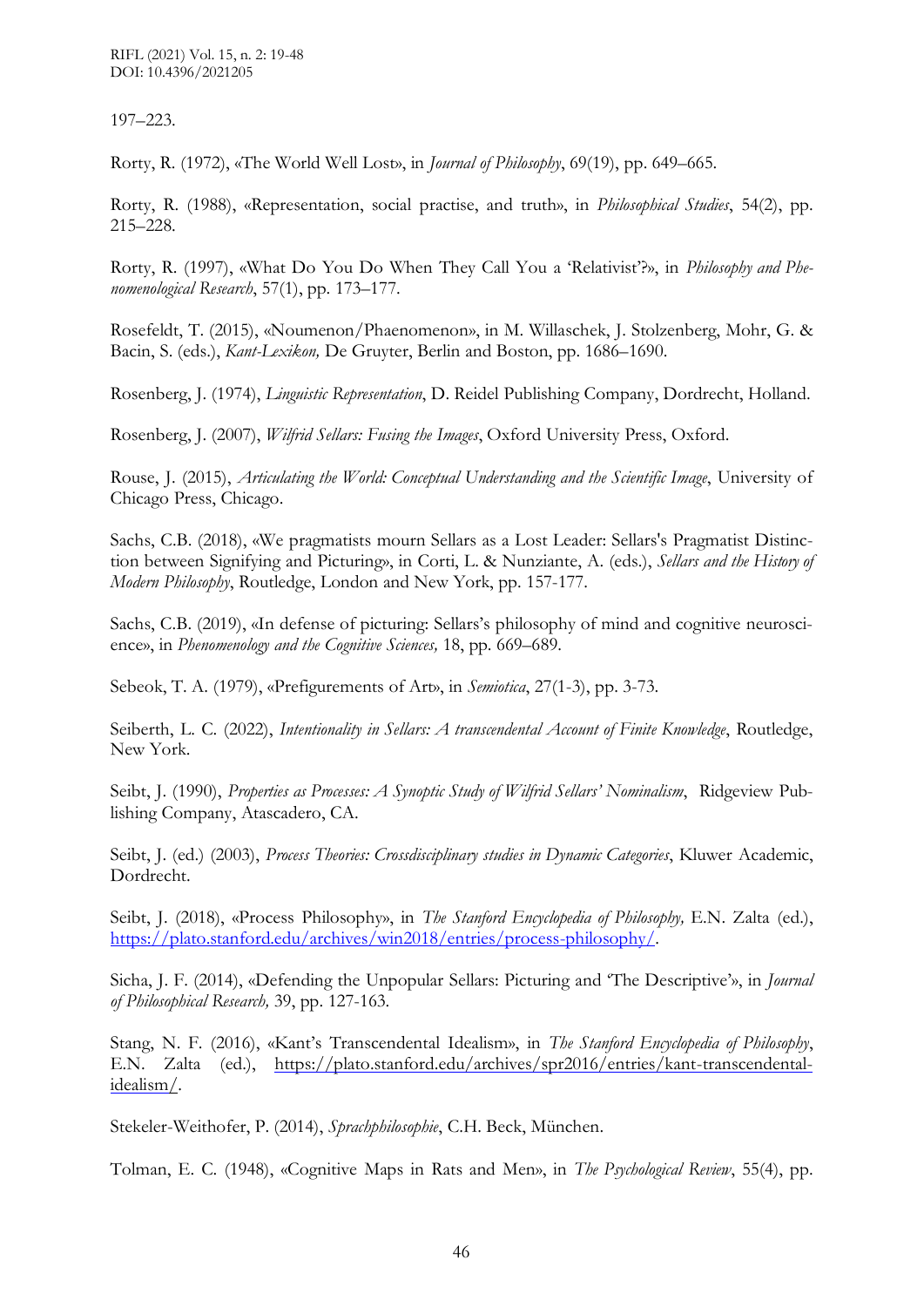#### 189–208.

Trybulec, M (2019), «Extending the Private Language Argument: Meaning-making and the material context for signification», in *Chinese Semiotic Studies* 15(4), pp. 513-531.

Willaschek, M. (1998), «Phaenomena/Noumena und die Amphibolie der Reflexionsbegriffe», in Willaschek, M. & Mohr, G. (eds.), *Immanuel Kant, Kritik der reinen Vernunft,* Akademie-Verlag, Berlin, pp. 325–351.

Wittgenstein, L. (1921/2021), *Tractatus Logico-Philosophicus: Logisch-philosophische Abhandlung*, Suhrkamp Verlag, Frankfurt am Main.

**Works by Wilfrid Sellars** (in standard abbreviation, [ditext.com/sellars/bib-s.html\)](http://www.ditext.com/sellars/bib-s.html)

- AE «Abstract Entities», in *Review of Metaphysics*, 16, 1963, pp. 627-71.
- BBK «Being and Being Known», in *Proceedings of the American Catholic Philosophical Association*, 1960, pp. 28-49.
- CSCA «Correspondence between Wilfrid Sellars and Hector-Neri Castañeda», 1961-1962 (unpublished), available at [http://ditext.com/sellars/corr.html.](http://ditext.com/sellars/corr.html)
- EPM «Empiricism and the Philosophy of Mind», in *Minnesota Studies in The Philosophy of Science, Vol. I, The Foundations of Science and the Concepts of Psychology and Psychoanalysis*, H. Feigl and M. Scriven (eds.), University of Minnesota Press, Minneapolis 1956, pp. 253-329.
- FMPP «Foundations for a Metaphysics of Pure Process» (The Carus Lectures), in *The Monist*, 64, 1981, pp. 3-90.
- GE «Grammar and Existence: A Preface to Ontology», in *Mind*, 69 (1960), pp. 499-533.
- I «...this I or he or it (the thing) which thinks…», *Proceedings of the American Philosophical Association* 44, 1972, 5-31.
- IKTE «The Role of Imagination in Kant's Theory of Experience», in *Categories: A Colloquium*, H.W. Johnstone Jr. (ed.), Pennsylvania State University, University Park, PA 1978, pp. 231-45.
- KTE «Some Remarks on Kant's Theory of Experience», in *The Journal of Philosophy*, 64, 1967, pp. 633-47.
- KTI «Kant's Transcendental Idealism», in *Collections of Philosophy*, 6, 1976, pp. 165-181.
- LTC «Language as Thought and as Communication», in *Philosophy and Phenomenological Research*, 29, 1969, pp. 506-27.
- MEV «Mental Events», in *Philosophical Studies*, 39, 1981, pp. 325-45.
- MFC «Meaning as Functional Classification», in *Synthese*, 27, 1974, pp. 417-37.
- NAO *Naturalism and Ontology*, The John Dewey Lectures for 1973-4, Ridgeview Publishing Co., Reseda, California, 1980.
- NI «Notes on Intentionality», in *The Journal of Philosophy*, 61, 1964, pp. 655-665.
- NS «Naming and Saying», in *Philosophy of Science*, 29, 1962, pp. 7–26.
- PHM «Phenomenalism», in *Intentionality, Minds and Perception*, edited by Hector-Neri Castañeda, Wayne State University Press, Detroit 1967, pp. 215-274.
- PSIM «Philosophy and the Scientific Image of Man», in *Frontiers of Science and Philosophy*, edited by Robert Colodny, University of Pittsburgh Press, Pittsburgh 1962, pp. 35-78.
- SM *Science and Metaphysics: Variations on Kantian Themes* (The John Locke Lectures for 1965-66), Routledge and Kegan Paul, London 1968.
- SPR *Science, Perception and Reality*, Routledge and Kegan Paul, London 1963. Republished by Ridgeview Publishing Company, Atascadero, California, 1991.
- SRI «Scientific Realism or Irenic Instrumentalism: A Critique of Nagel and Feyerabend on